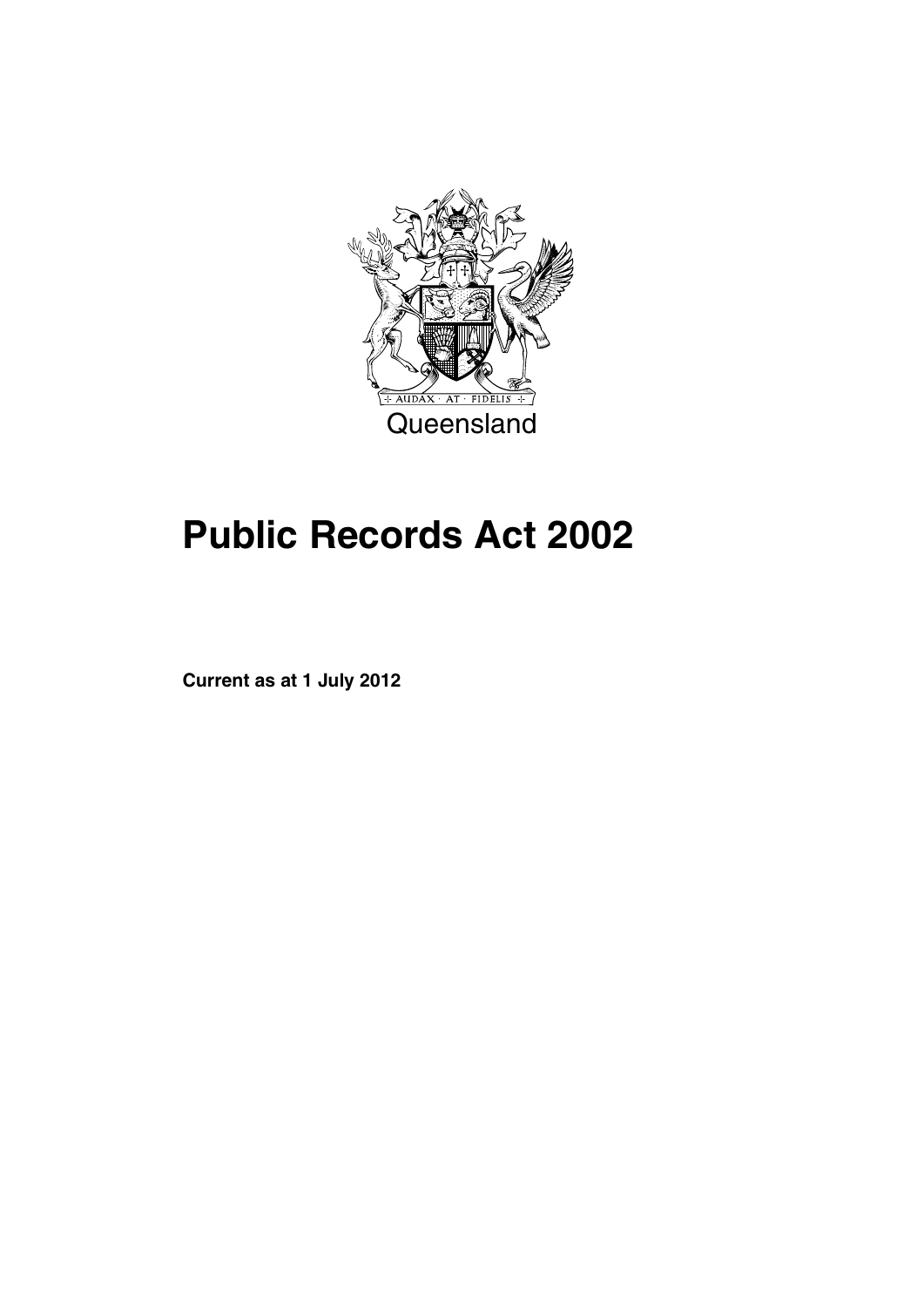# **Information about this reprint**

This Act is reprinted as at 1 July 2012. The reprint shows the law as amended by all amendments that commenced on or before that day (Reprints Act 1992 s 5(c)).

The reprint includes a reference to the law by which each amendment was made—see list of legislation and list of annotations in endnotes. Also see list of legislation for any uncommenced amendments.

This page is specific to this reprint. See previous reprints for information about earlier changes made under the Reprints Act 1992. A table of reprints is included in the endnotes.

#### **Also see endnotes for information about—**

- **when provisions commenced**
- **editorial changes made in earlier reprints.**

#### **Spelling**

The spelling of certain words or phrases may be inconsistent in this reprint or with other reprints because of changes made in various editions of the Macquarie Dictionary (for example, in the dictionary, 'lodgement' has replaced 'lodgment'). Variations of spelling will be updated in the next authorised reprint.

#### **Dates shown on reprints**

**Reprints dated at last amendment** All reprints produced on or after 1 July 2002, authorised (that is, hard copy) and unauthorised (that is, electronic), are dated as at the last date of amendment. Previously reprints were dated as at the date of publication. If an authorised reprint is dated earlier than an unauthorised version published before 1 July 2002, it means the legislation was not further amended and the reprint date is the commencement of the last amendment.

If the date of an authorised reprint is the same as the date shown for an unauthorised version previously published, it merely means that the unauthorised version was published before the authorised version. Also, any revised edition of the previously published unauthorised version will have the same date as that version.

**Replacement reprint date** If the date of an authorised reprint is the same as the date shown on another authorised reprint it means that one is the replacement of the other.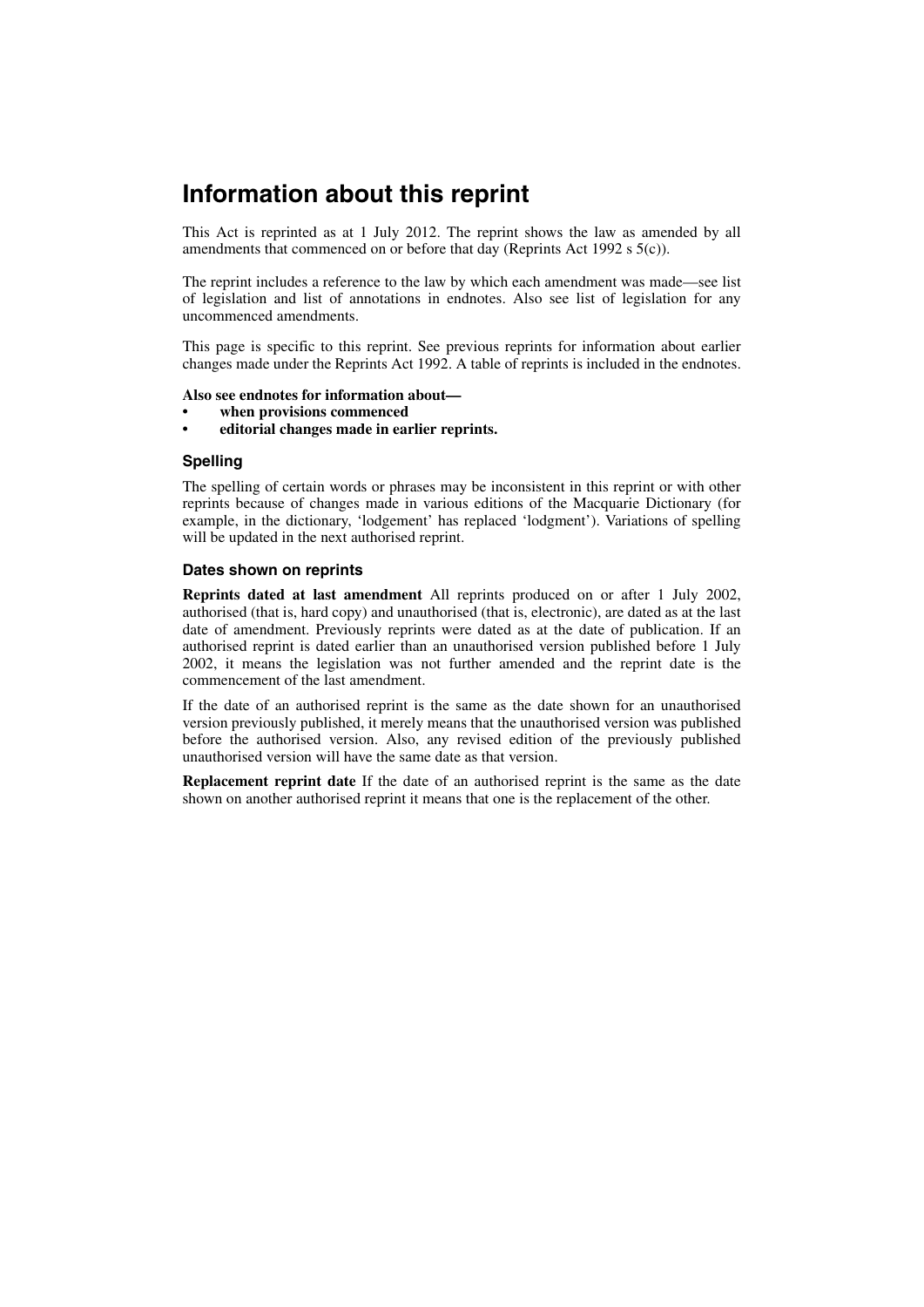

**Queensland** 

# **Public Records Act 2002**

|                   |                                                                      | Page           |
|-------------------|----------------------------------------------------------------------|----------------|
| Part 1            | Preliminary                                                          |                |
| 1                 |                                                                      | 5              |
| 2                 |                                                                      | 5              |
| 3                 |                                                                      | 5              |
| 4                 |                                                                      | 6              |
| 5                 |                                                                      | 6              |
| Part 2            | <b>Public records</b>                                                |                |
| <b>Division 1</b> | Preliminary                                                          |                |
| 6                 |                                                                      | 6              |
| <b>Division 2</b> | Making, managing, keeping and preserving public records              |                |
| 7                 | Making and keeping of public records                                 | $\overline{7}$ |
| 8                 | Custody and preservation of public records                           | 7              |
| 9                 | Ownership of public records                                          | 8              |
| 10                | Public records more than 25 years old                                | 8              |
| 11                | Transfer of other public records to archives                         | 9              |
| 12                | Special protection of public records over 30 years old               | 9              |
| 13                |                                                                      | 10             |
| 14                | Public authority must ensure particular records remain<br>accessible | 10             |
| <b>Division 3</b> | Access to public records                                             |                |
| 15                | Meaning of responsible public authority                              | 11             |
| 16                | Meaning of restricted access period                                  | 11             |
| 17                | Application for access to public records                             | 13             |
| 18                | Public access to public records                                      |                |
| 19                | Reviewing and changing responsible public authority's notice         | 15             |
| 20                |                                                                      | 16             |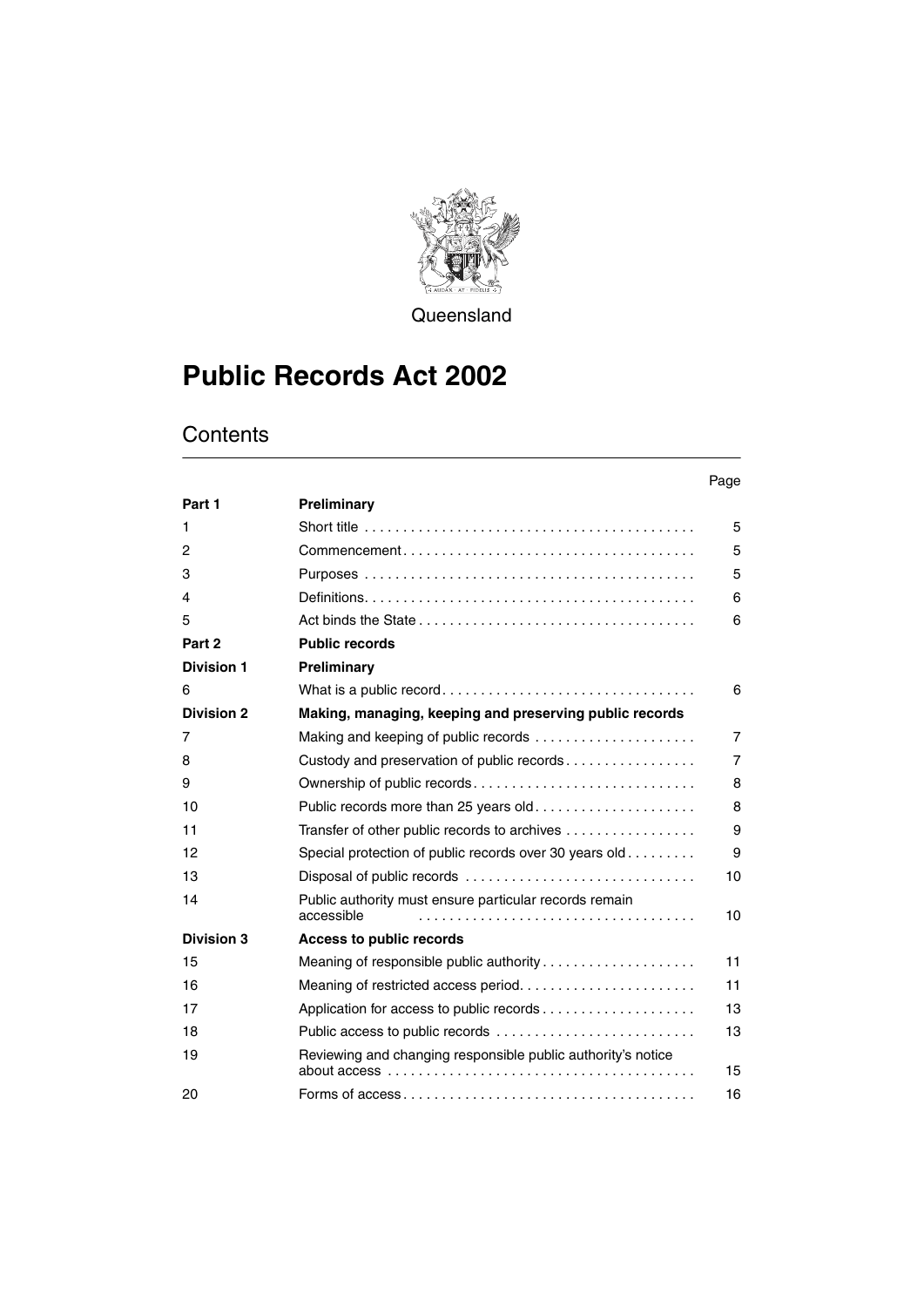| Part 3               | <b>State Archivist and Queensland State Archives</b>                                                 |    |
|----------------------|------------------------------------------------------------------------------------------------------|----|
| <b>Division 1</b>    | General                                                                                              |    |
| 21                   | State Archivist and Queensland State Archives                                                        | 17 |
| 22                   | Appointment of archivist and staff                                                                   | 17 |
| 23                   |                                                                                                      | 18 |
| <b>Division 2</b>    | <b>Functions and powers</b>                                                                          |    |
| 24                   |                                                                                                      | 18 |
| 25                   | Powers of archivist $\ldots$ $\ldots$ $\ldots$ $\ldots$ $\ldots$ $\ldots$ $\ldots$ $\ldots$ $\ldots$ | 19 |
| 26                   | Archivist may authorise disposal of public records                                                   | 19 |
| 27                   | Independence in relation to disposal decisions                                                       | 20 |
| 28                   | Arrangements for storage of records outside archives                                                 | 20 |
| <b>Division 3</b>    | <b>Public Records Review Committee</b>                                                               |    |
| Subdivision 1        | <b>Establishment</b>                                                                                 |    |
| 29                   | Public Records Review Committee                                                                      | 20 |
| 30                   |                                                                                                      | 21 |
| 31                   |                                                                                                      | 21 |
| 32                   |                                                                                                      | 21 |
| <b>Subdivision 2</b> | <b>Committee proceedings</b>                                                                         |    |
| 33                   | Time and place of meetings                                                                           | 22 |
| 34                   |                                                                                                      | 22 |
| 35                   | Participation in meetings by telephone etc.                                                          | 22 |
| 36                   |                                                                                                      | 23 |
| 37                   | Committee member's duty about committee's deliberations                                              | 23 |
| 38                   | Archivist may attend committee meetings                                                              | 23 |
| <b>Subdivision 3</b> | Committee's review of archivist's decisions                                                          |    |
| 39                   | Application for review of archivist's decision about disposal.                                       | 23 |
| 40                   |                                                                                                      | 24 |
| 41                   |                                                                                                      | 24 |
| <b>Division 4</b>    | <b>Miscellaneous</b>                                                                                 |    |
| 42                   |                                                                                                      | 24 |
| Part 4               | <b>Powers of enforcement</b>                                                                         |    |
| <b>Division 1</b>    | <b>Authorised officers</b>                                                                           |    |
| 43                   |                                                                                                      | 25 |
| 44                   |                                                                                                      | 25 |
| 45                   | Production or display of authorised officer's identity card                                          | 26 |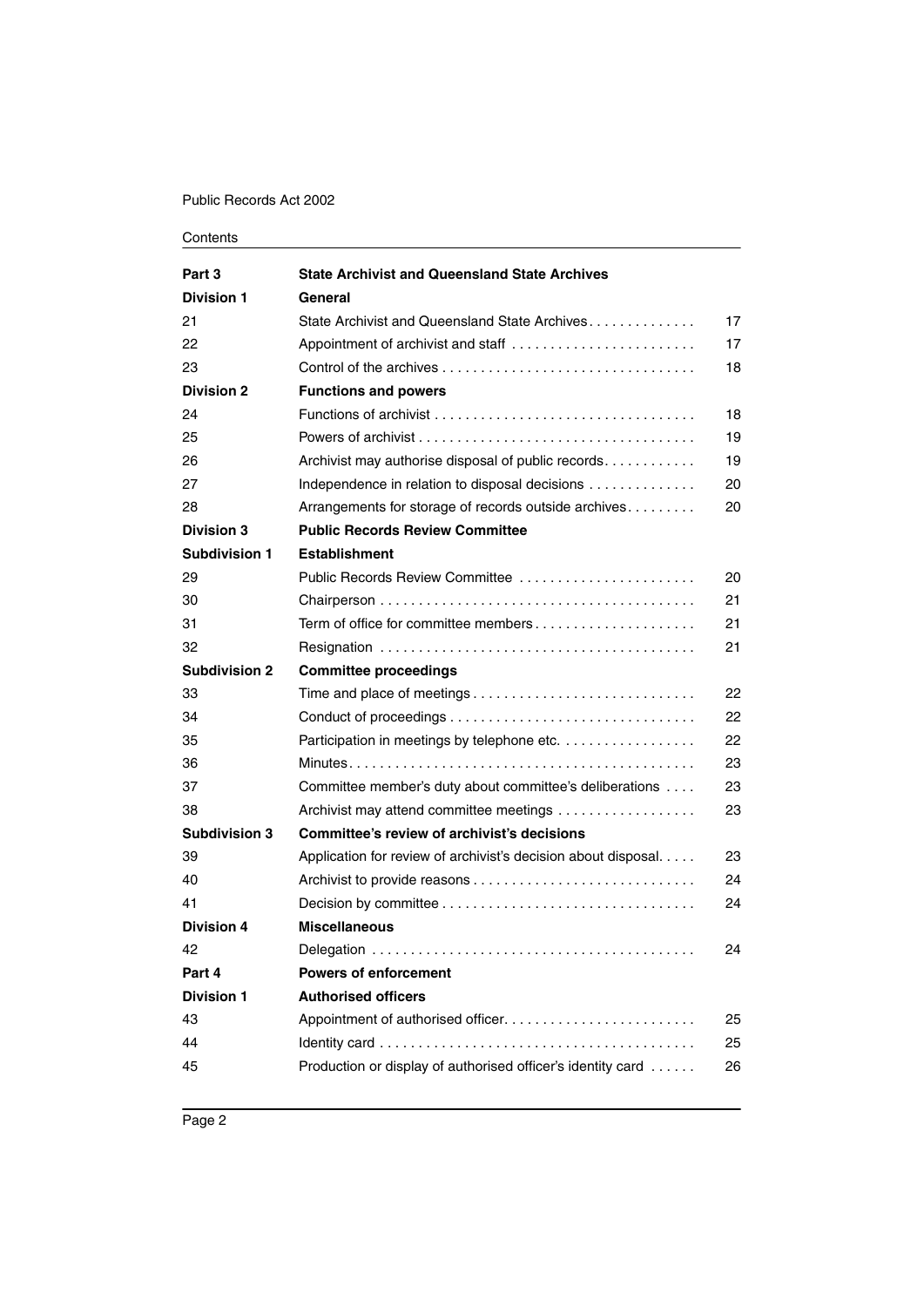| <b>Division 2</b>                                     | <b>General powers</b>                                                                         |    |  |  |
|-------------------------------------------------------|-----------------------------------------------------------------------------------------------|----|--|--|
| 46                                                    | Power of entry and inspection<br>26                                                           |    |  |  |
| 47                                                    | 27                                                                                            |    |  |  |
| 48                                                    | Obstruction of authorised officer                                                             |    |  |  |
| <b>Division 3</b>                                     | <b>Specific powers</b>                                                                        |    |  |  |
| 49                                                    | Recovery of public records                                                                    |    |  |  |
| 50                                                    |                                                                                               | 28 |  |  |
| Part 5                                                | <b>Miscellaneous</b>                                                                          |    |  |  |
| 51                                                    | Secrecy provisions in other laws                                                              | 29 |  |  |
| 52                                                    | Application of Act to certain of Governor's records                                           | 29 |  |  |
| 53                                                    | Protection against actions for defamation or breach of<br>confidence                          | 30 |  |  |
| 54                                                    |                                                                                               | 30 |  |  |
| 55                                                    |                                                                                               | 30 |  |  |
| 56                                                    |                                                                                               | 31 |  |  |
| 57                                                    | Regulation-making power                                                                       | 31 |  |  |
| Libraries and Archives Act 1988 references<br>58      |                                                                                               | 31 |  |  |
| Part 6                                                | <b>Transitional provisions</b>                                                                |    |  |  |
| Division 1                                            | <b>Transitional provisions for Public Records Act 2002</b>                                    |    |  |  |
| 59                                                    | State Archivist to continue in position                                                       | 32 |  |  |
| 60                                                    | Notice for recovery of public records                                                         |    |  |  |
| 61<br>Existing notices about access to public records |                                                                                               | 32 |  |  |
| <b>Division 2</b>                                     | Transitional provisions for Information Privacy Act 2009<br>and Right to Information Act 2009 |    |  |  |
| 62                                                    | Omitted references to Freedom of Information Act 1992                                         | 33 |  |  |
| 62A                                                   | Establishing restricted access period for record made before                                  | 34 |  |  |
| <b>Division 3</b>                                     | <b>Transitional provisions for Hospital and Health Boards Act</b><br>2011                     |    |  |  |
| 62B                                                   |                                                                                               | 35 |  |  |
| 62C                                                   | Responsible public authority for public record                                                | 35 |  |  |
| Part 7                                                | <b>Validation provision</b>                                                                   |    |  |  |
| 63                                                    |                                                                                               |    |  |  |
| Schedule 2                                            |                                                                                               | 37 |  |  |
| <b>Endnotes</b>                                       |                                                                                               |    |  |  |
| 1                                                     |                                                                                               | 40 |  |  |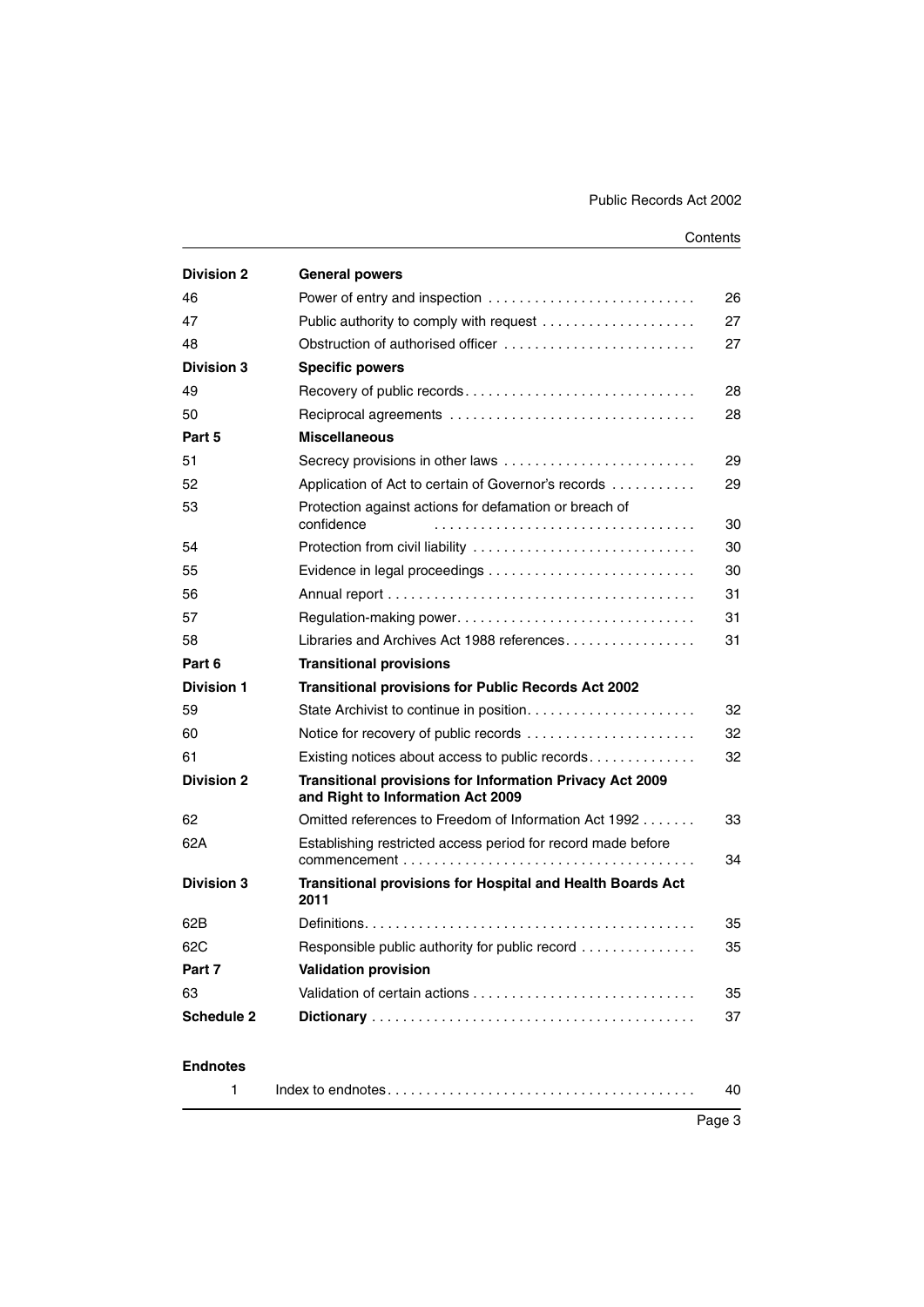| $\mathcal{P}$  | 40 |
|----------------|----|
| -3             | 41 |
| $\overline{4}$ | 41 |
| 5 <sup>5</sup> | 42 |
| 6              | 43 |
|                |    |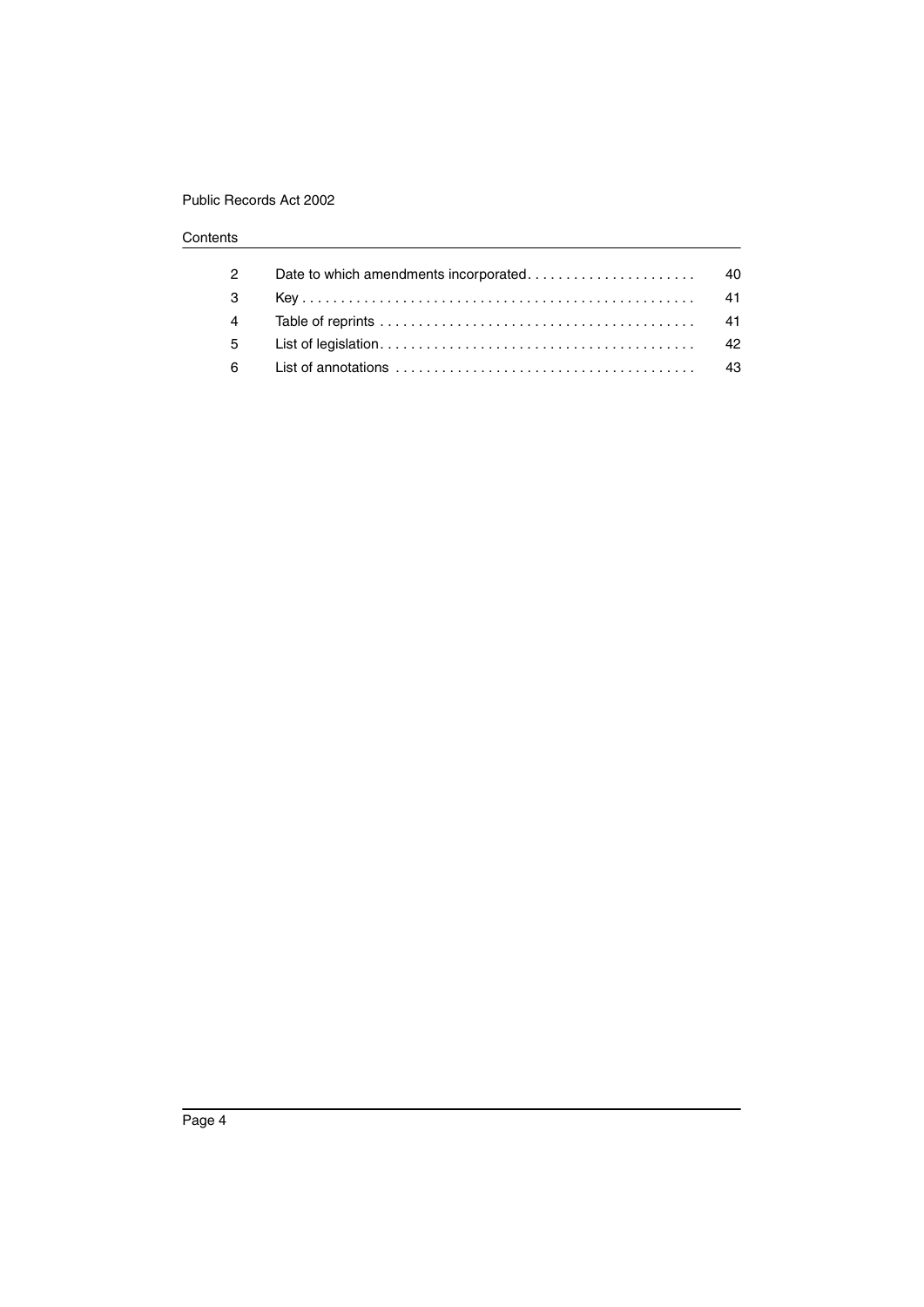# **Public Records Act 2002**

[as amended by all amendments that commenced on or before 1 July 2012]

# **An Act about making, managing, keeping and preserving public records in Queensland, and for other purposes**

# <span id="page-6-0"></span>**Part 1** Preliminary

# <span id="page-6-1"></span>**1 Short title**

This Act may be cited as the *Public Records Act 2002*.

# <span id="page-6-2"></span>**2 Commencement**

- (1) Part 7 of this Act commences on assent.
- (2) The remaining provisions commence on a day to be fixed by proclamation.

# <span id="page-6-3"></span>**3 Purposes**

The main purposes of this Act are to ensure—

- (a) the public records of Queensland are made, managed, kept and, if appropriate, preserved in a useable form for the benefit of present and future generations; and
- (b) public access to records under this Act is consistent with the principles of the *Right to Information Act 2009* and the *Information Privacy Act 2009*.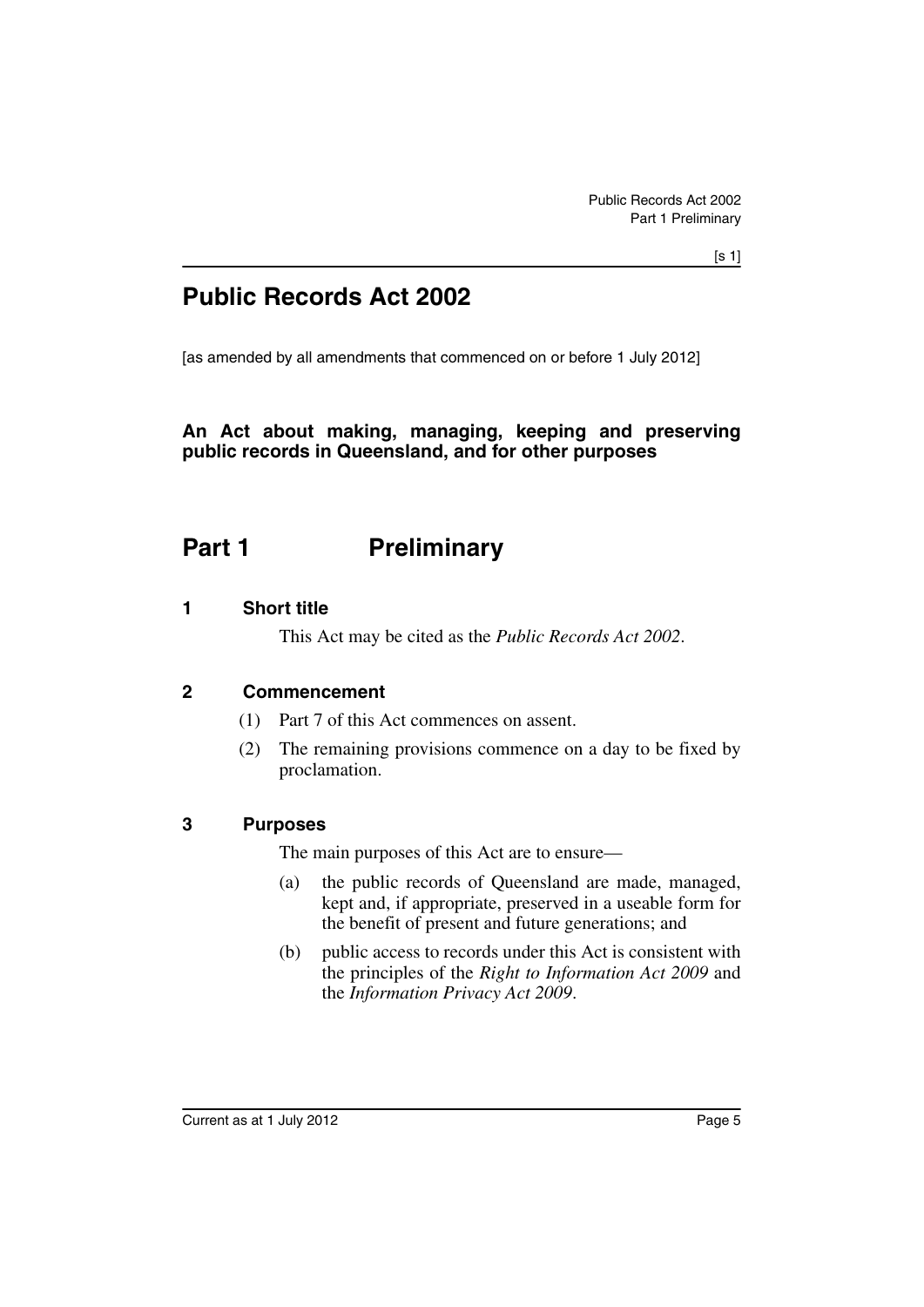### $[s 4]$

### <span id="page-7-0"></span>**4 Definitions**

The dictionary in schedule 2 defines particular words used in this Act.

# <span id="page-7-1"></span>**5 Act binds the State**

This Act binds the State.

# <span id="page-7-2"></span>**Part 2 Public records**

# <span id="page-7-3"></span>**Division 1 Preliminary**

# <span id="page-7-4"></span>**6 What is a** *public record*

- (1) A *public record* is any of the following records made before or after the commencement of this Act—
	- (a) a record made for use by, or a purpose of, a public authority, other than a Minister or Assistant Minister;
	- (b) a record received or kept by a public authority, other than a Minister or Assistant Minister, in the exercise of its statutory, administrative or other public responsibilities or for a related purpose;
	- (c) a Ministerial record;
	- (d) a record of an Assistant Minister.

*Editor's note*—

See also section 52 (Application of Act to certain of Governor's records).

- (2) A public record includes—
	- (a) a copy of a public record; and
	- (b) a part of a public record, or a copy of a part of a public record.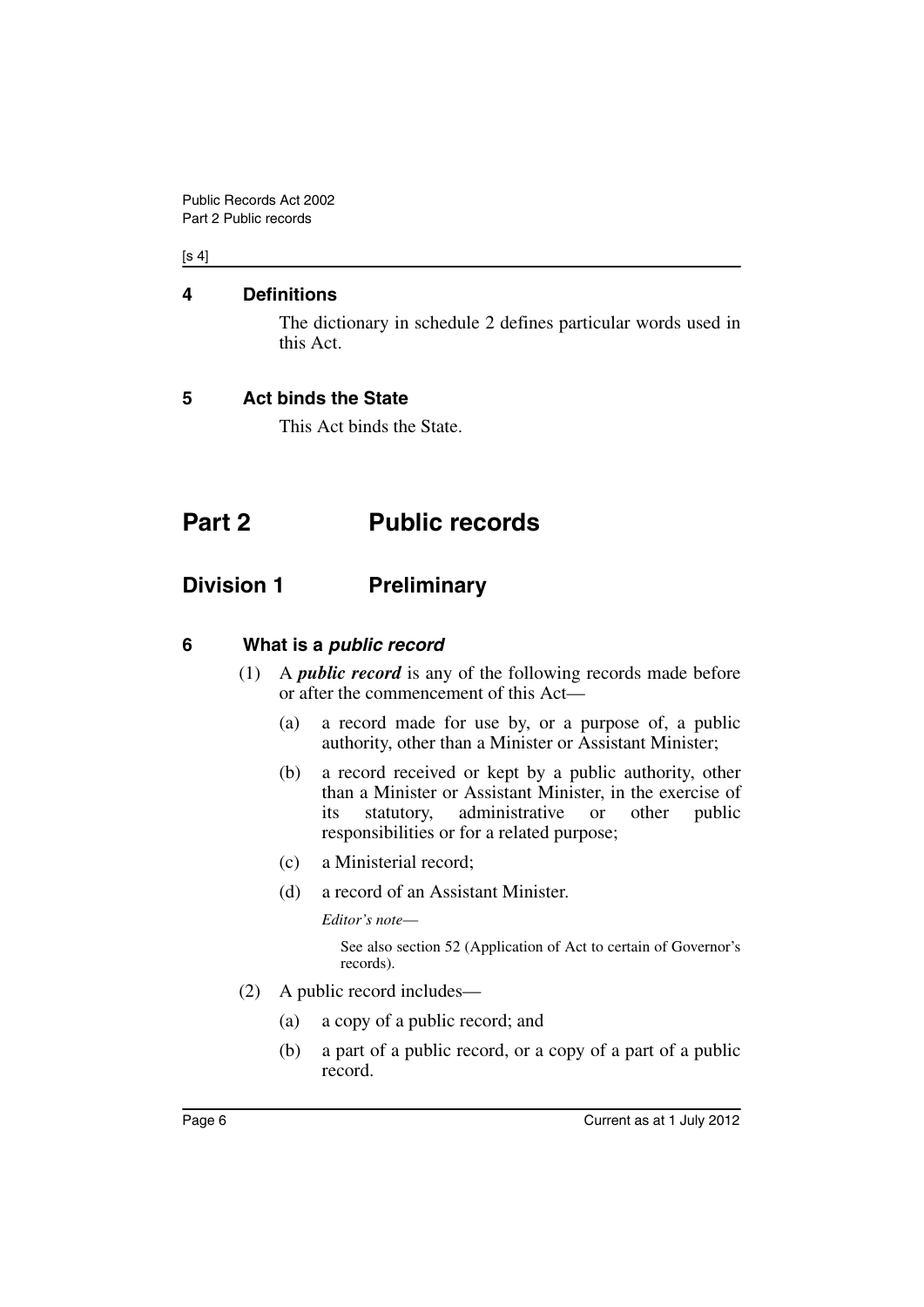# <span id="page-8-0"></span>**Division 2 Making, managing, keeping and preserving public records**

# <span id="page-8-1"></span>**7 Making and keeping of public records**

- (1) A public authority must—
	- (a) make and keep full and accurate records of its activities; and
	- (b) have regard to any relevant policy, standards and guidelines made by the archivist about the making and keeping of public records.
- (2) The executive officer of a public authority must ensure the public authority complies with subsection (1).
- (3) In this section—

*executive officer*, of a public authority, means—

- (a) if the public authority is a department—the chief executive of the department; or
- (b) if the public authority is a local government—the chief executive officer of the local government; or
- (c) if the public authority is not an authority mentioned in paragraphs (a) and (b)—a person (whatever the person's position is called) who is—
	- (i) a member of the governing body of the public authority; or
	- (ii) concerned with, or takes part in, the public authority's management.

# <span id="page-8-2"></span>**8 Custody and preservation of public records**

- (1) A public authority is responsible for ensuring the safe custody and preservation of records in its possession.
- (2) Without limiting subsection (1), an arrangement between a public authority and another person for the person to have custody of a record of the public authority must include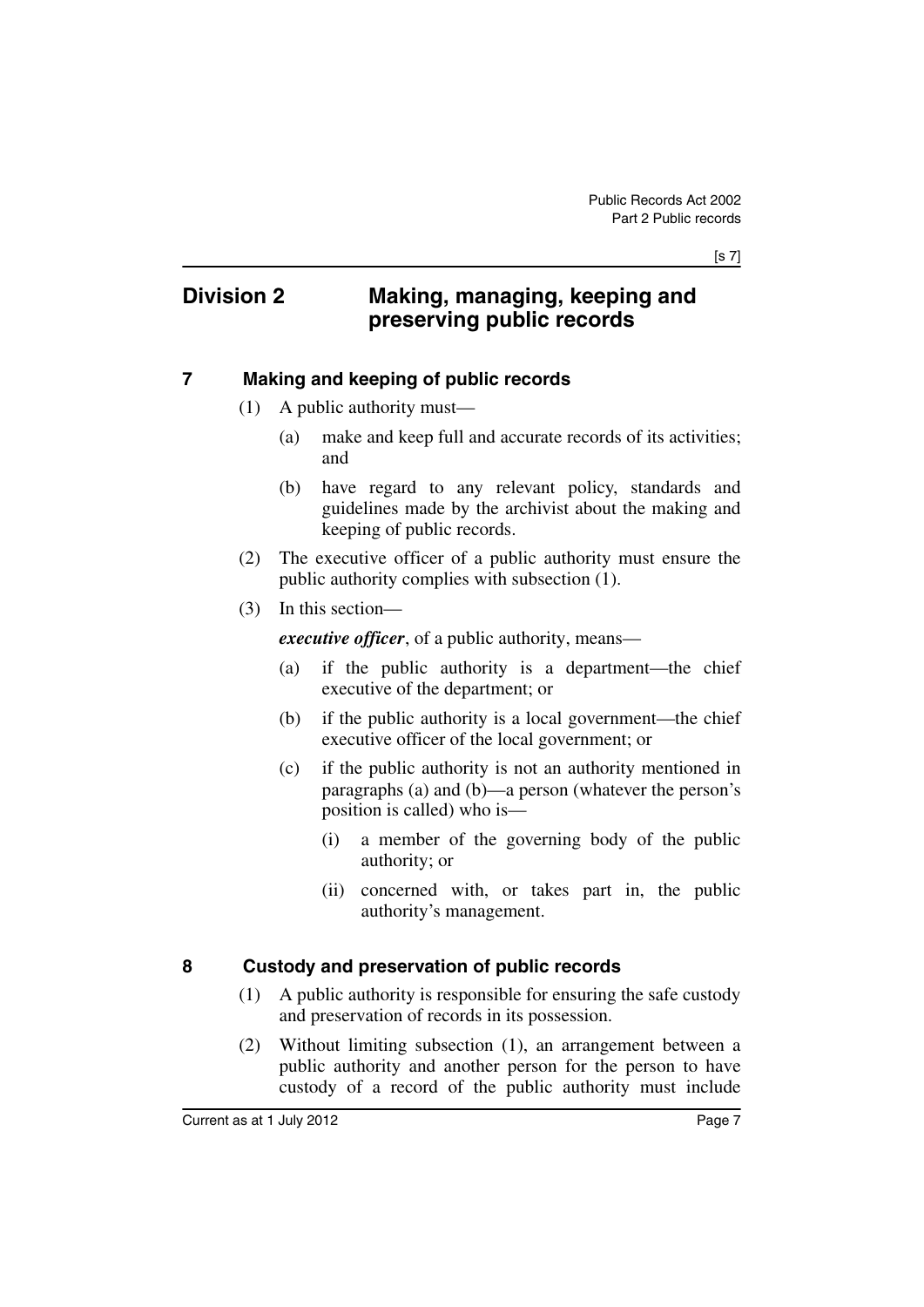#### [s 9]

arrangements for the safe keeping, proper preservation and return of the record.

- (3) If a public authority ceases to exist, the records of the public authority must be—
	- (a) if the functions of the public authority are to be carried out by another public authority—given to the other public authority; or
	- (b) if the functions of the public authority are not to be carried out by another public authority—given to the public authority that is the relevant public authority under a regulation; or
	- (c) in any other case—given to the archives or disposed of in accordance with a decision of the archivist.
- (4) If a function or power of a public authority (the *original public authority*) is transferred to another public authority, the records of the original public authority relating to the function or power must be given to the other public authority.

### <span id="page-9-0"></span>**9 Ownership of public records**

- (1) If a public record is a record of the State or a State instrumentality, ownership of the record vests in the State.
- (2) Ownership of public records of another public authority vests in—
	- (a) if the records are in the authority's possession—the authority; or
	- (b) in any other case—the State.
- (3) In this section—

*State instrumentality* means a public authority other than a local government.

### <span id="page-9-1"></span>**10 Public records more than 25 years old**

(1) If a public record in a public authority's possession is more than 25 years old, the public authority—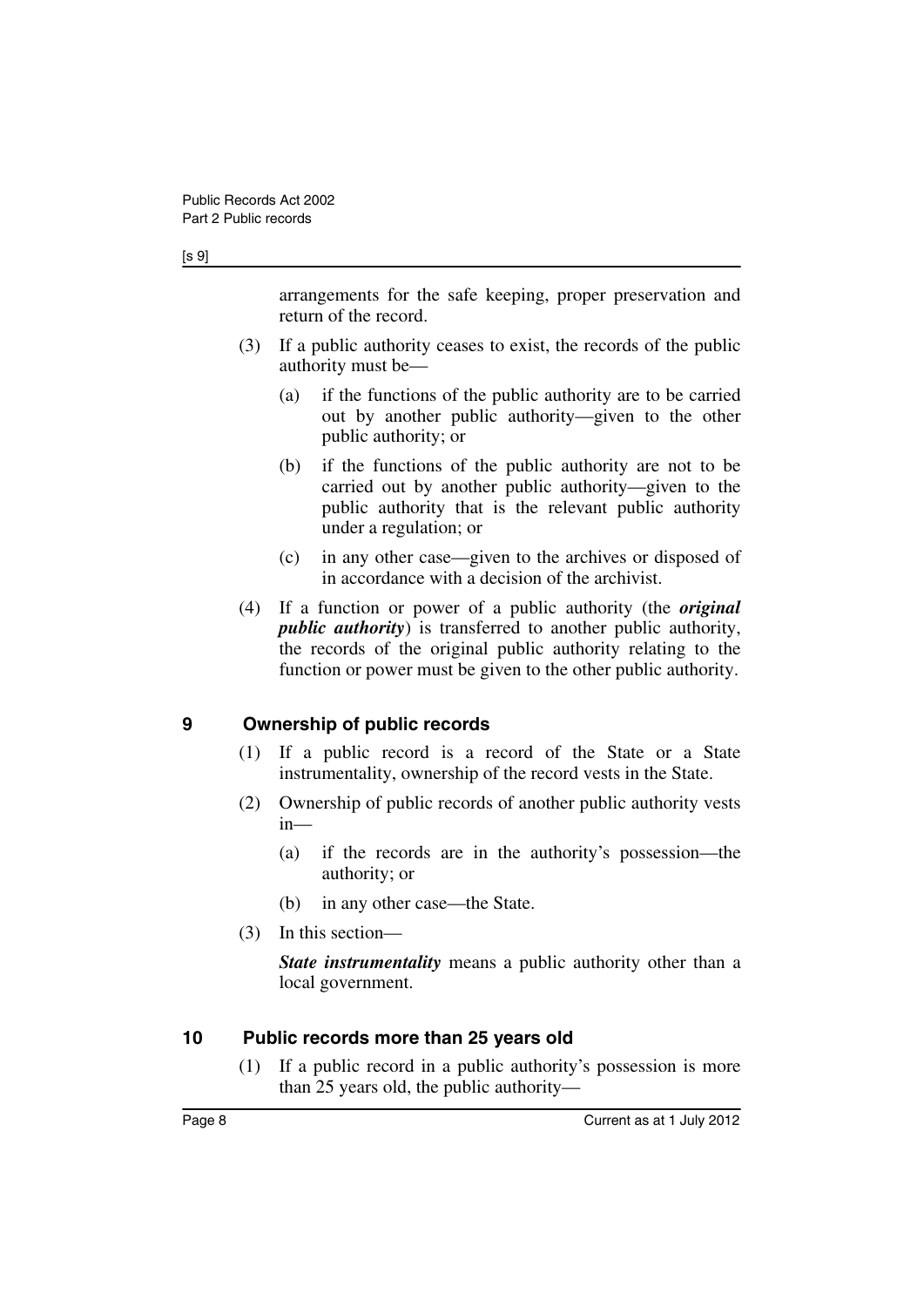- (a) must give written notice of the record's existence to the archivist; and
- (b) if the public authority no longer needs the record to be readily available in its own custody, may, if authorised by the archivist, give the record to the archives.
- (2) If the record is not given to the archives under subsection (1)(b), the archivist may take possession, or a copy, of the record or give directions about the storage of the record.
- (3) A public record in the custody of the archives that is more than 25 years old may be removed from the archives only if the archivist is satisfied—
	- (a) the record is reasonably needed by the public authority; or
	- (b) there is another adequate reason for allowing it to be removed.
- (4) This section does not prevent the disposal of a public record by, or under an authority given by, the archivist.

# <span id="page-10-0"></span>**11 Transfer of other public records to archives**

- (1) This section applies to public records that are 25 years old or less.
- (2) If a public authority no longer needs a public record to be readily available in its own custody, it may, if authorised by the archivist, give the record to the archives.
- (3) The archivist must ensure all public records given to the archives by a public authority are made available as reasonably needed by the public authority.

# <span id="page-10-1"></span>**12 Special protection of public records over 30 years old**

(1) A person must not damage a public record more than 30 years old, unless the person has a reasonable excuse.

Maximum penalty—100 penalty units.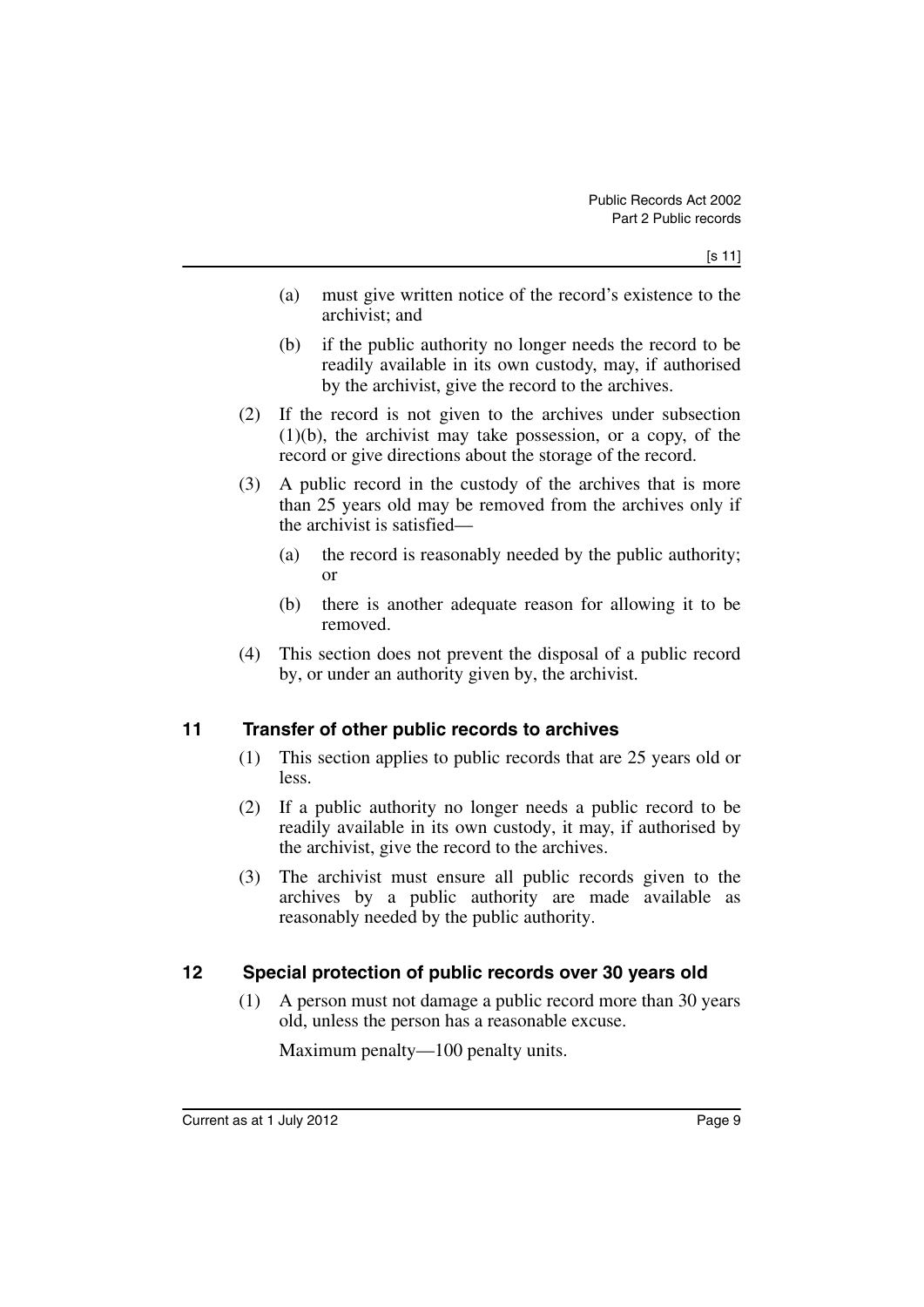#### [s 13]

- (2) This section applies to a public record whether or not it is in the custody of the archives.
- (3) This section does not apply to a person who is a member of the staff of the archives to the extent the person necessarily damages a public record in carrying out an accepted archival or conservation practice in relation to the record.
- (4) In subsection  $(1)$ —

*damage*, a public record, means—

- (a) change the record in a way that causes, or is likely to cause, damage to the record; or
- (b) neglect the record in a way that causes, or is likely to cause, damage to the record; or
- (c) otherwise damage the record.

## <span id="page-11-0"></span>**13 Disposal of public records**

A person must not dispose of a public record unless the record is disposed of under—

- (a) an authority given by the archivist; or
- (b) other legal authority, justification or excuse.

Maximum penalty—165 penalty units.

### <span id="page-11-1"></span>**14 Public authority must ensure particular records remain accessible**

- (1) This section applies if a public record is an article or material from which information can be produced or made available only with the use of particular equipment or information technology.
- (2) The public authority controlling the record must take all reasonable action to ensure the information remains able to be produced or made available.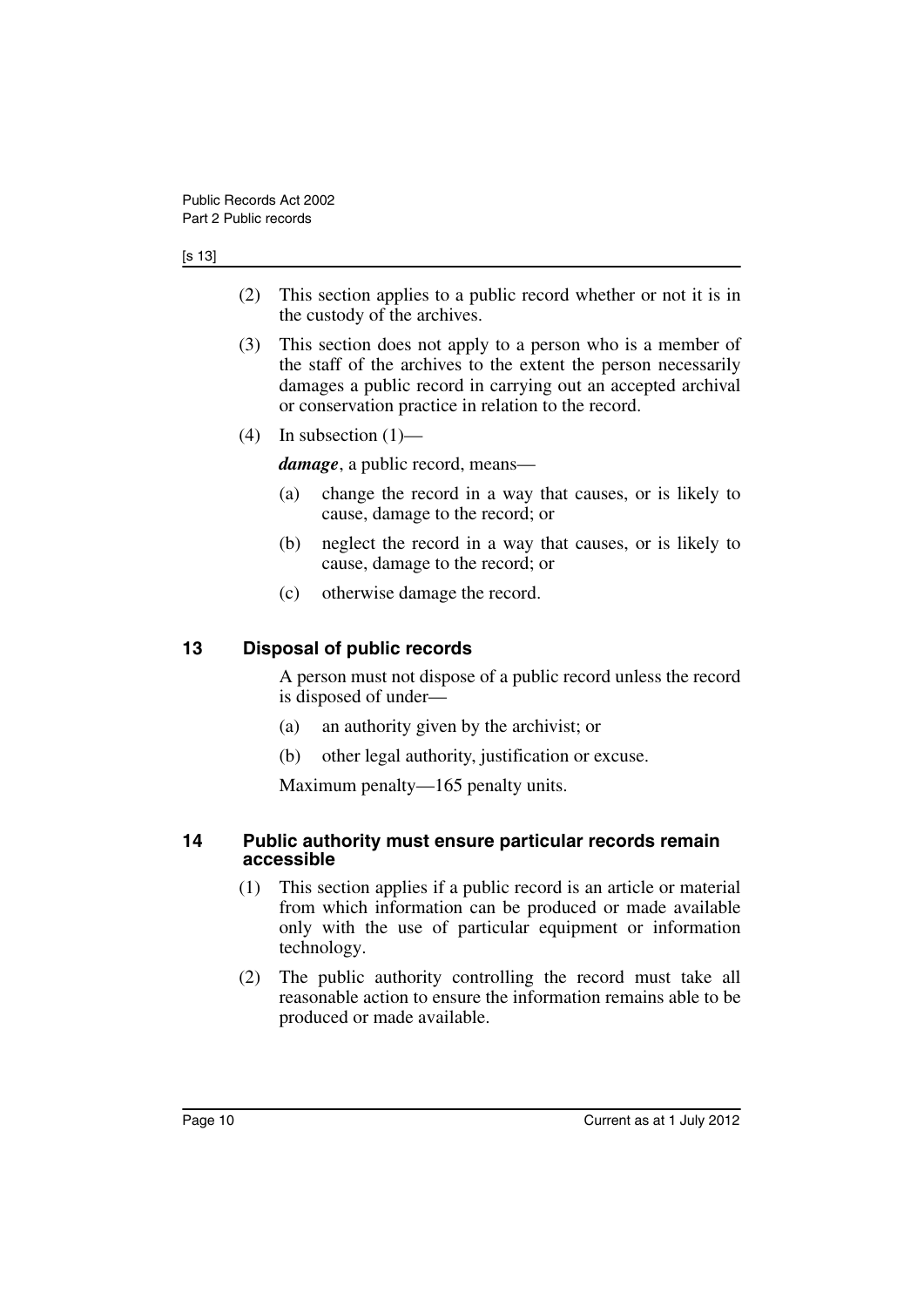# <span id="page-12-0"></span>**Division 3 Access to public records**

### <span id="page-12-1"></span>**15 Meaning of** *responsible public authority*

The *responsible public authority*, for a public record, is—

- (a) the public authority that gave the public record to the archives; or
- (b) if the public authority that gave the record to the archives no longer exists, but there is another public authority carrying out the functions of the former authority—the other authority; or
- (c) if the record relates to a function or power of a public authority that has been transferred to another public authority—the other authority; or
- (d) in any other case—the public authority prescribed under a regulation for this definition.

# <span id="page-12-2"></span>**16 Meaning of** *restricted access period*

- (1) Subject to subsection (2), the *restricted access period* for the following records starts on the day the record is made and ends 30 years after the day of the last action on the record—
	- (a) a public record classified by a public authority as containing information that potentially is exempt information under the RTI Act, schedule 3, section 3;
	- (b) a Ministerial record;
	- (c) a record of an Assistant Minister.
- (1A) Subject to subsection (2), the *restricted access period* for a public record classified by a public authority as containing information that potentially is exempt information under the RTI Act, schedule 3, section 2 starts on the day the record is made and ends 20 years after the day of the last action on the record.
	- (2) If a public record mentioned in subsection (1) or (1A) is also classified by the responsible public authority for the record as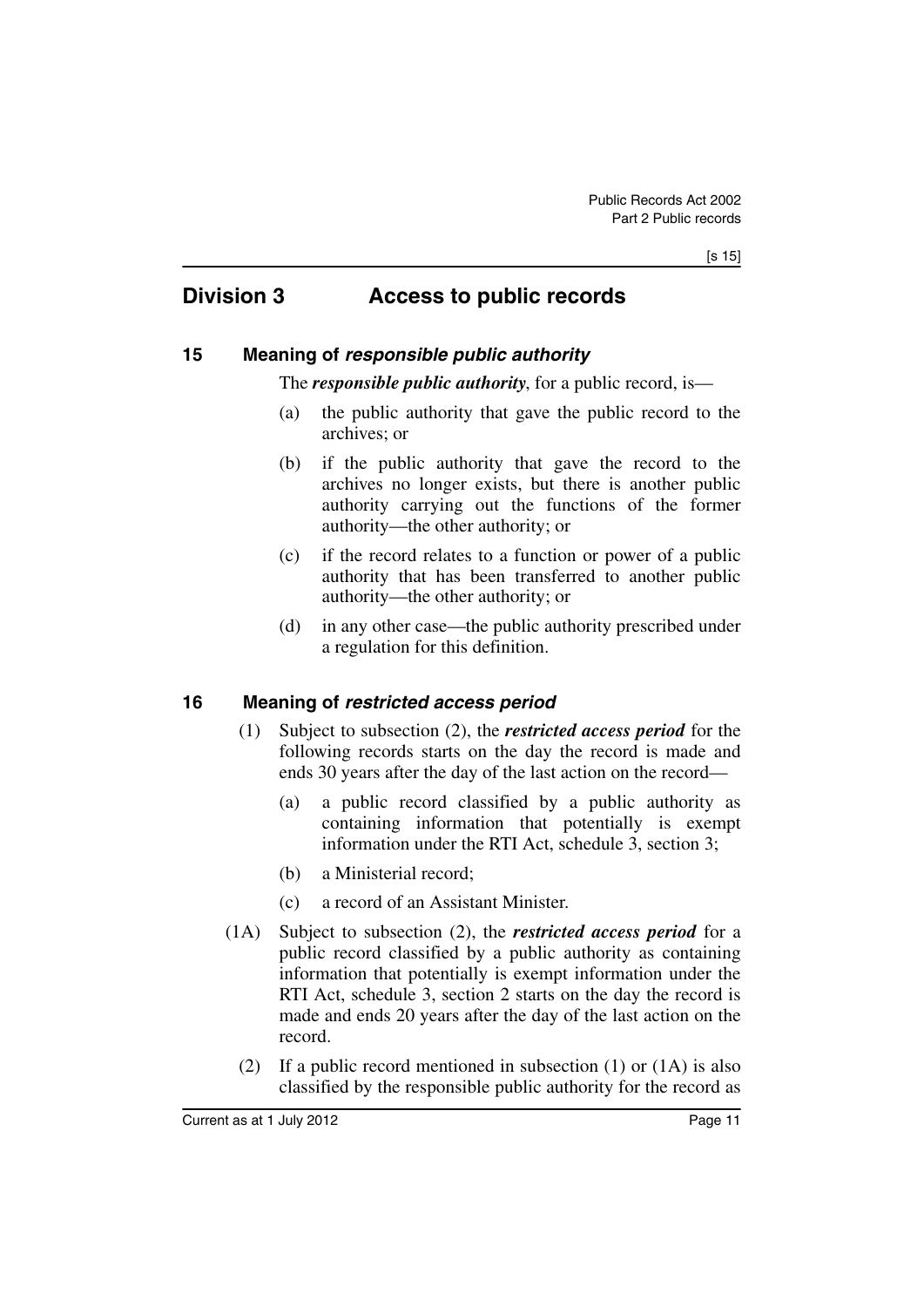#### [s 16]

containing information about the personal affairs of an individual, whether living or dead, the *restricted access period* for the record is the longer of the following periods—

- (a) the period starting on the day the record is made and ending—
	- (i) for a public record mentioned in subsection (1)—30 years after the day of the last action on the record; or
	- (ii) for a public record mentioned in subsection (1A)—20 years after the day of the last action on the record;
- (b) the period starting on the day the record is made and ending on—
	- (i) if subparagraph (ii) does not apply, the day stated in a written notice given to the archivist by the responsible public authority for the record when the record is given to the archives; or
	- (ii) the day stated in the latest written notice given, under section 19, to the archivist by the responsible public authority.
- (3) The *restricted access period* for any other public record starts on the day the record is made and ends on—
	- (a) if paragraph (b) does not apply, the day stated in a written notice given to the archivist by the responsible public authority for the record when the record is given to the archives; or
	- (b) the day stated in the latest written notice given, under section 19, to the archivist by the responsible public authority.
- (4) The day stated in a notice mentioned in subsection (2) or (3) must not be later than—
	- (a) for a record classified by a public authority as containing information about the personal affairs of an individual, whether living or dead—the last day of the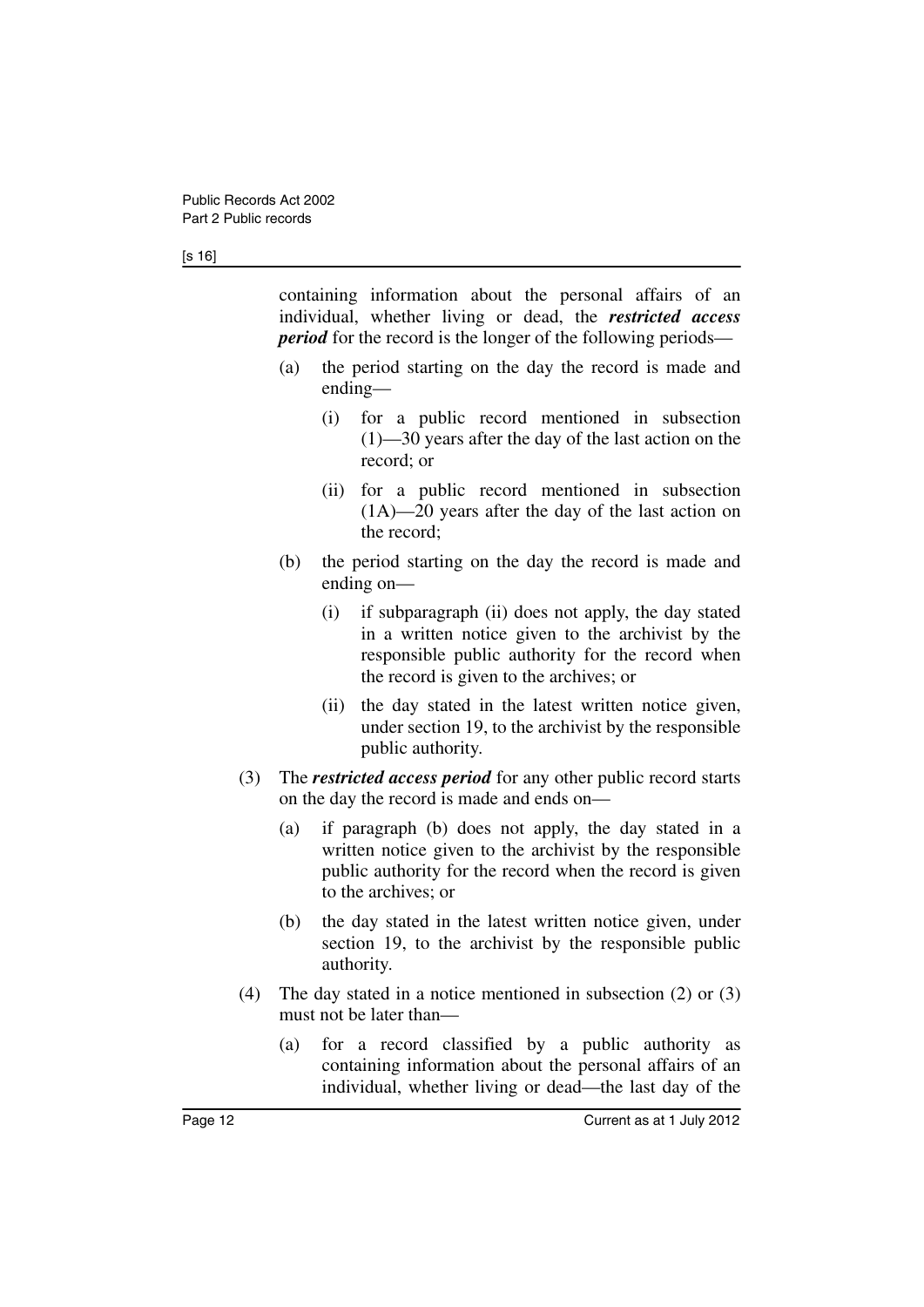year that is not more than 100 years after the day of the last action on the record; or

- (b) for a record classified by a public authority as containing information that potentially is exempt information under the RTI Act, schedule 3, section 7, 8, 9 or 10—the last day of the year that is not more than 65 years after the day of the last action on the record; or
- (c) for another public record—the last day of the year that is not more than 30 years after the day of the last action on the record.
- (5) Subsections (1),  $(1A)$ ,  $(2)$  and  $(4)(a)$  and  $(b)$  apply as if the public authority in all cases were an agency under the RTI Act.

# <span id="page-14-0"></span>**17 Application for access to public records**

- (1) A person may apply to the archivist for access to a public record in the custody of the archives.
- (2) The application must be accompanied by the fee prescribed under a regulation.
- (3) For subsection (1), a public record is taken to be in the custody of the archives if the record is the subject of a direction by the archivist under section 10(2).

# <span id="page-14-1"></span>**18 Public access to public records**

- (1) If the restricted access period for a public record has ended, the archivist must allow the applicant access to the record.
- (2) However, if the restricted access period has not ended, the applicant may have access to the public record only if—
	- (a) access is given under the IP Act or RTI Act; or

*Note*—

The IP Act, chapter 3 and the RTI Act, chapter 3, set out formal procedures for being given access to documents and about reviewing decisions about access under those Acts.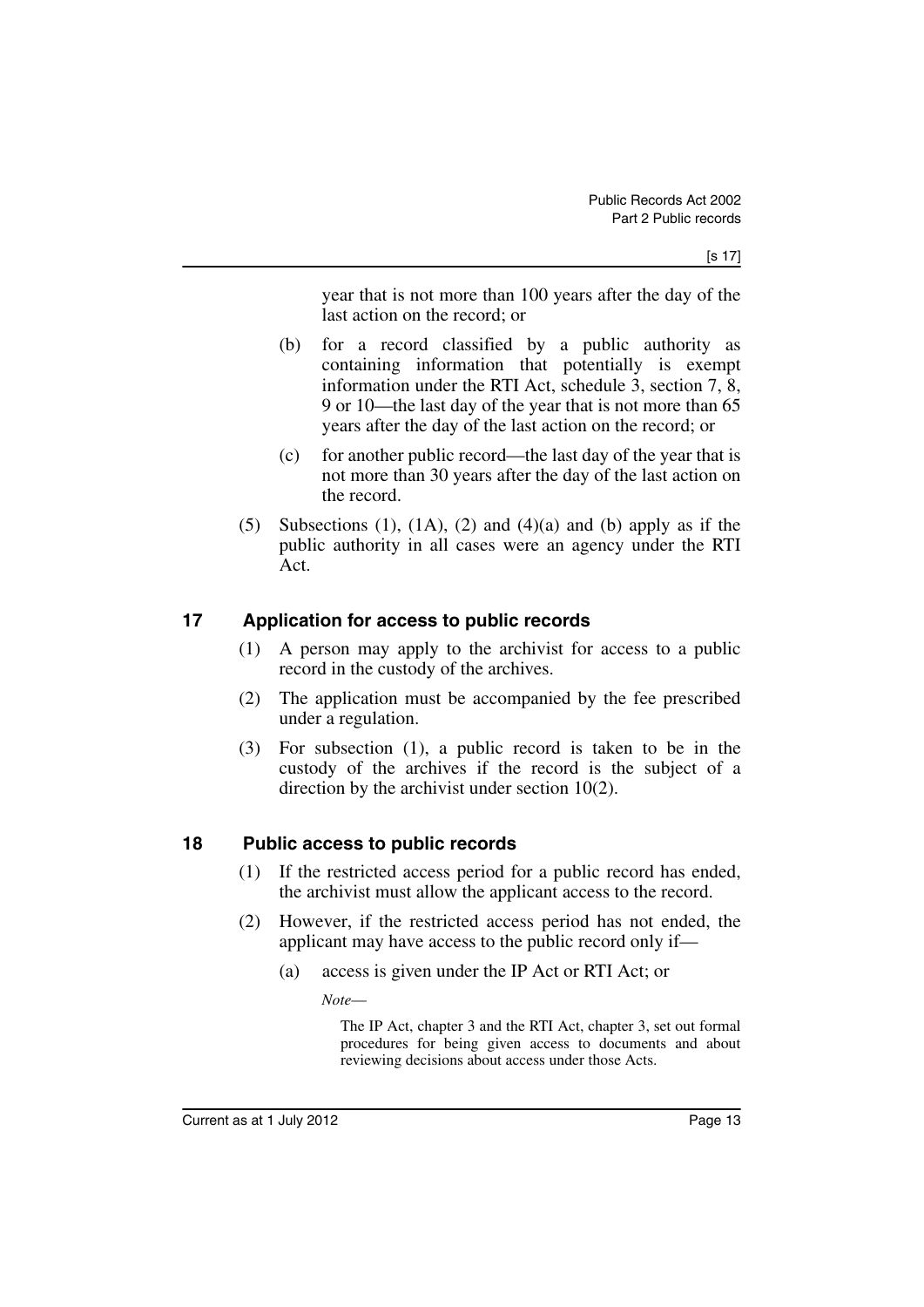#### [s 18]

- (b) the responsible public authority gives the archivist a written notice stating—
	- (i) the public authority has classified the record as a record to which unrestricted access is allowed; or
	- (ii) access to the record may be given on conditions stated in the notice.
- (3) Also, the archivist may refuse to allow access to a public record if—
	- (a) giving access to the record would be detrimental to its preservation; or
	- (b) the record is reasonably available for purchase by members of the community under arrangements made by a public authority; or
	- (c) information in the record can be produced or made available only with the use of particular equipment or information technology and the archives does not possess, and can not reasonably obtain access to, the equipment or information technology; or
	- (d) giving access to the record is restricted under a regulation under subsection (4) or (5).
- (4) Access to a public record may be restricted under a regulation if—
	- (a) the record is more than 100 years old; and
	- (b) the record contains information concerning the personal affairs of a person; and
	- (c) access to the record would not, on balance, be in the public interest.
- (5) Access to a public record may also be restricted under a regulation if—
	- (a) the record is classified by the responsible public authority for the record as containing matter that is information that potentially is exempt information under the RTI Act, schedule 3, section 9 or  $10(1)(h)$ , (i) or (j)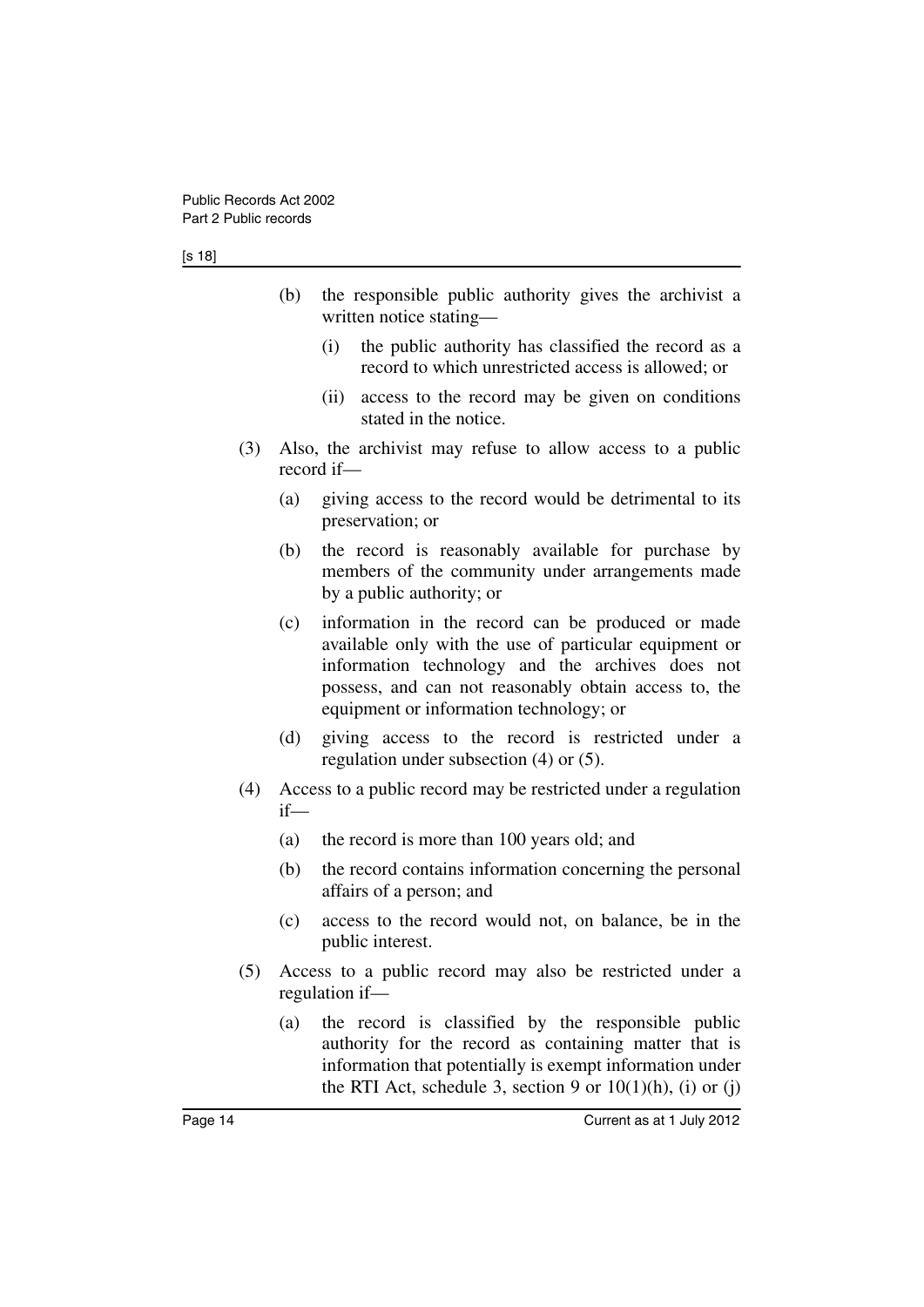because its disclosure could reasonably be expected to—

- (i) endanger the security of a building, structure or vehicle; or
- (ii) prejudice a system or procedure for the protection of persons, property or the environment; or
- (iii) facilitate a person's escape from lawful custody; or
- (iv) damage the security of the Commonwealth or a State; and
- (b) access to the record would not, on balance, be in the public interest.
- (6) A restriction under a regulation may include the imposition of a condition on access.

### <span id="page-16-0"></span>**19 Reviewing and changing responsible public authority's notice about access**

- (1) This section applies to a notice (a *restricted access notice*) given by a public authority under section  $16(3)(a)$  about a public record mentioned in section 16(4).
- (2) The responsible public authority for the record may, by written notice given to the archivist, change the restricted access notice.
- (3) Also, the archivist may ask the responsible public authority to review or, by written notice given to the archivist, change the restricted access notice.
- (4) If a dispute arises between the archivist and the responsible public authority about the restricted access notice, the archivist or the public authority may refer the dispute to the committee for resolution.
- (5) The archivist and the public authority must comply with the committee's decision on the dispute.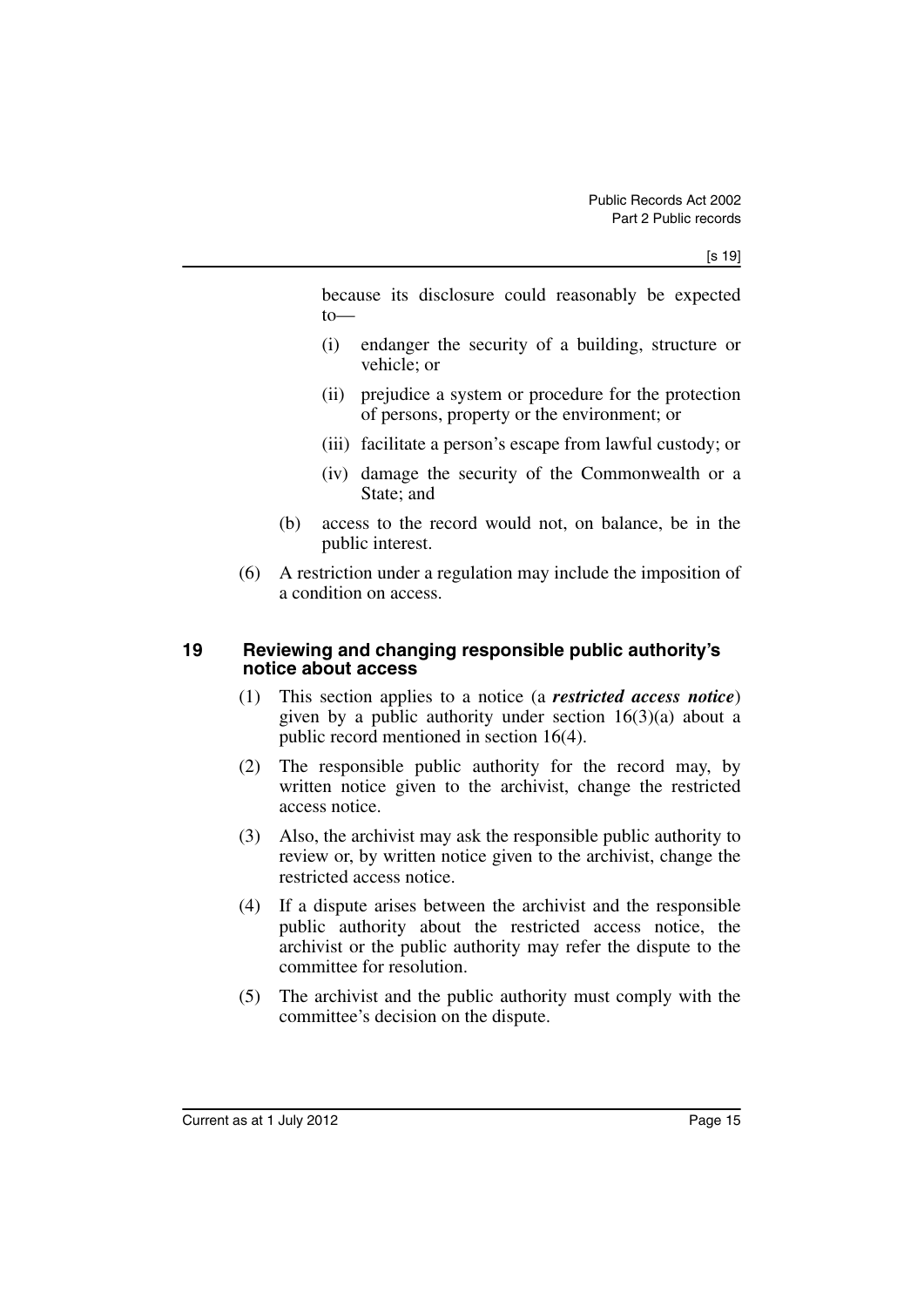#### [s 20]

### <span id="page-17-0"></span>**20 Forms of access**

- (1) Access to a public record may be given to the applicant—
	- (a) by allowing the applicant a reasonable opportunity to inspect the record; or
	- (b) by giving the applicant a copy of the record; or
	- (c) if the record is one to which subsection  $(2)$ ,  $(3)$  or  $(4)$ applies—by the form of access stated in the subsection.
- (2) Access may be given by making arrangements for the applicant to hear the sounds or view the images or writings if the record is something from which sounds or visual images or writings are capable of being reproduced.
- (3) Access may be given by giving the applicant a written transcript of the words recorded or contained in the record if the record is one—
	- (a) by which words are recorded in a way in which they are capable of being reproduced in the form of sound; or
	- (b) in which words are contained in the form of shorthand writing or in a codified form.
- (4) Access may be given by giving the applicant a written document containing the information if—
	- (a) the record is not a written record; and
	- (b) the archivist or the responsible public authority could create a written document containing the information in the record using equipment that is usually available to it for retrieving or collating electronically stored information.
- (5) If the applicant asks for access in a particular and reasonably practical way, access must be given in that way.
- (6) However, access may be given in another way decided by the archivist if giving access to the record in the way requested by the applicant—
	- (a) would interfere unreasonably with the operations of the archives or the responsible public authority; or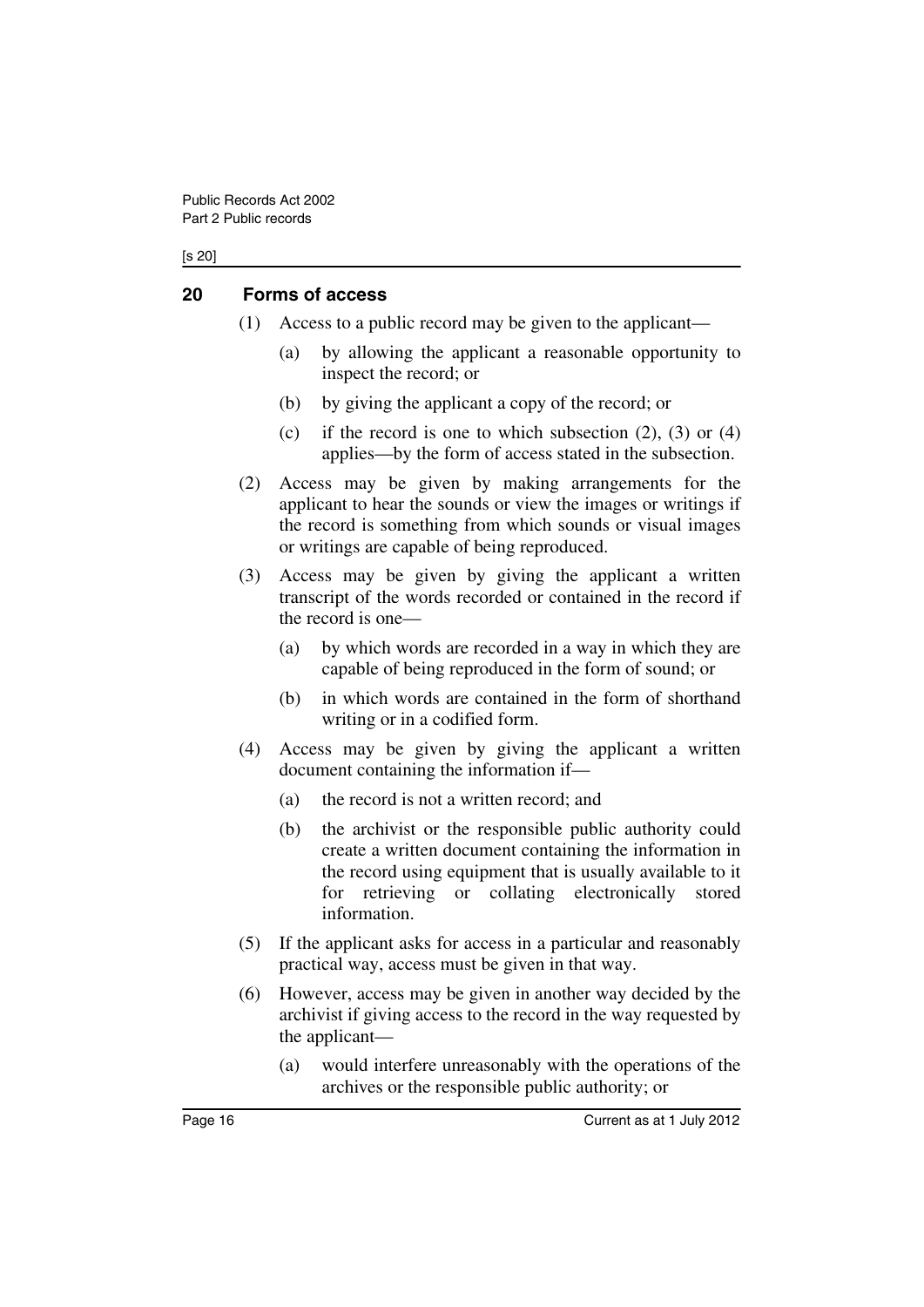- (b) would be detrimental to the preservation of the record; or
- (c) would be inappropriate, having regard to the physical nature of the record; or
- (d) would involve an infringement of copyright of a person other than the State.
- (7) The archivist may—
	- (a) impose reasonable conditions on access to a public record; and
	- (b) if access is given by way of a copy or transcript of a public record—impose a reasonable charge for the copy or transcript.
- (8) This section does not prevent the archivist giving access to a public record in another form agreed to by the applicant.

# <span id="page-18-0"></span>**Part 3 State Archivist and Queensland State Archives**

# <span id="page-18-1"></span>**Division 1 General**

# <span id="page-18-2"></span>**21 State Archivist and Queensland State Archives**

- (1) There is to be a State Archivist.
- (2) An office called the Queensland State Archives is established.
- (3) The archives consists of the archivist and the staff of the archives.

# <span id="page-18-3"></span>**22 Appointment of archivist and staff**

The archivist and staff of the archives are to be appointed and employed under the *Public Service Act 2008*.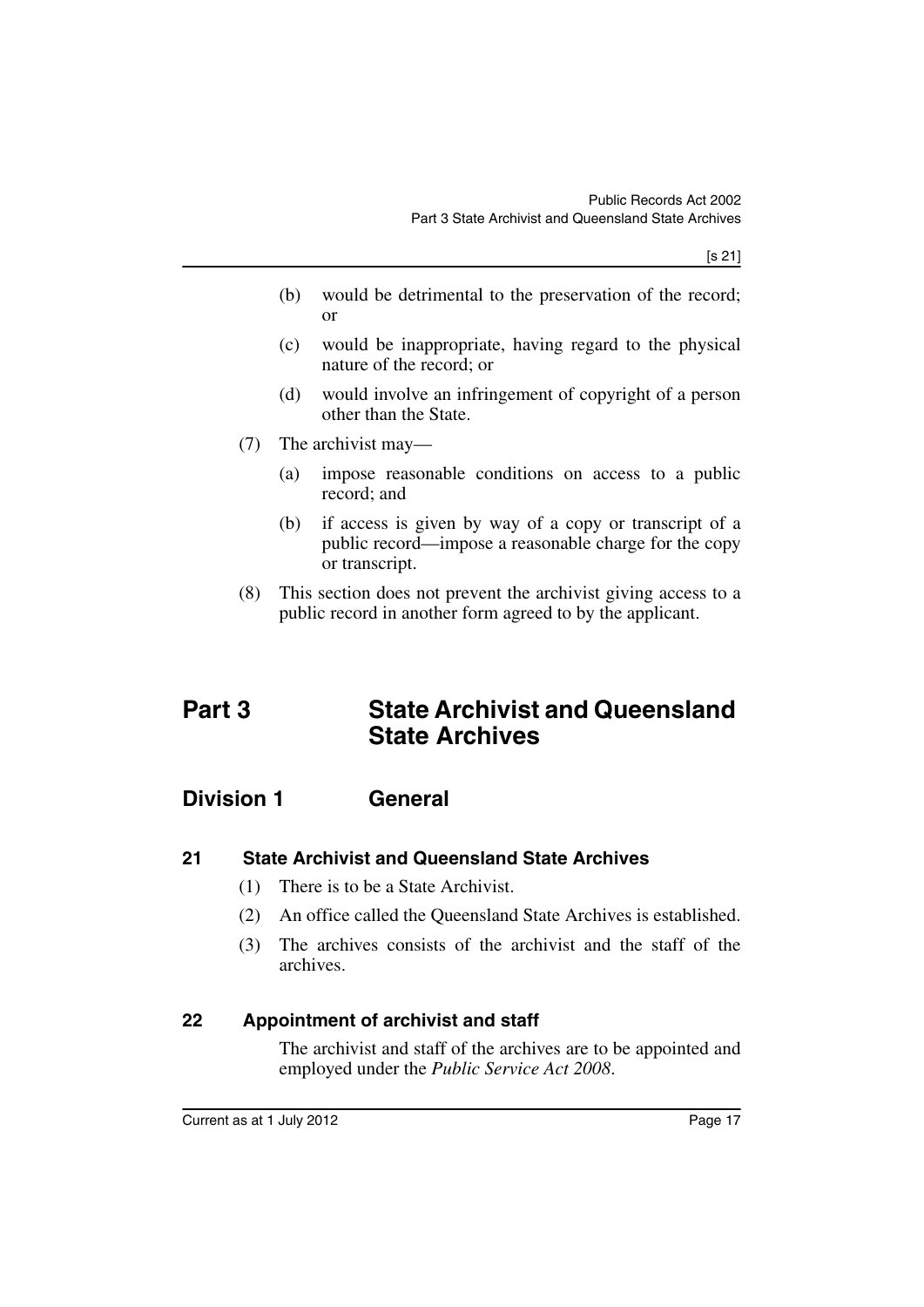### [s 23]

## <span id="page-19-0"></span>**23 Control of the archives**

Subject to the Minister and the chief executive, the archivist is to control the archives.

# <span id="page-19-1"></span>**Division 2 Functions and powers**

# <span id="page-19-2"></span>**24 Functions of archivist**

The archivist has the following functions—

- (a) to develop and promote efficient and effective methods, procedures and systems for making, managing, keeping, storing, disposing of, preserving and using public records;
- (b) to identify public records of enduring value and require that they be retained in a useable form, whether or not the records are in the custody of the archives;
- (c) to make decisions about the disposal of public records;
- (d) to manage, keep and preserve records for public authorities and other entities;
- (e) to provide public access to public records;
- (f) to conduct research and give advice about the making, managing, keeping and preserving of public records;
- (g) to perform another function given to the archivist under this or another Act;
- (h) to do anything else—
	- (i) incidental, complementary or helpful to the archivist's other functions; or
	- (ii) likely to enhance the effective and efficient performance of the archivist's other functions.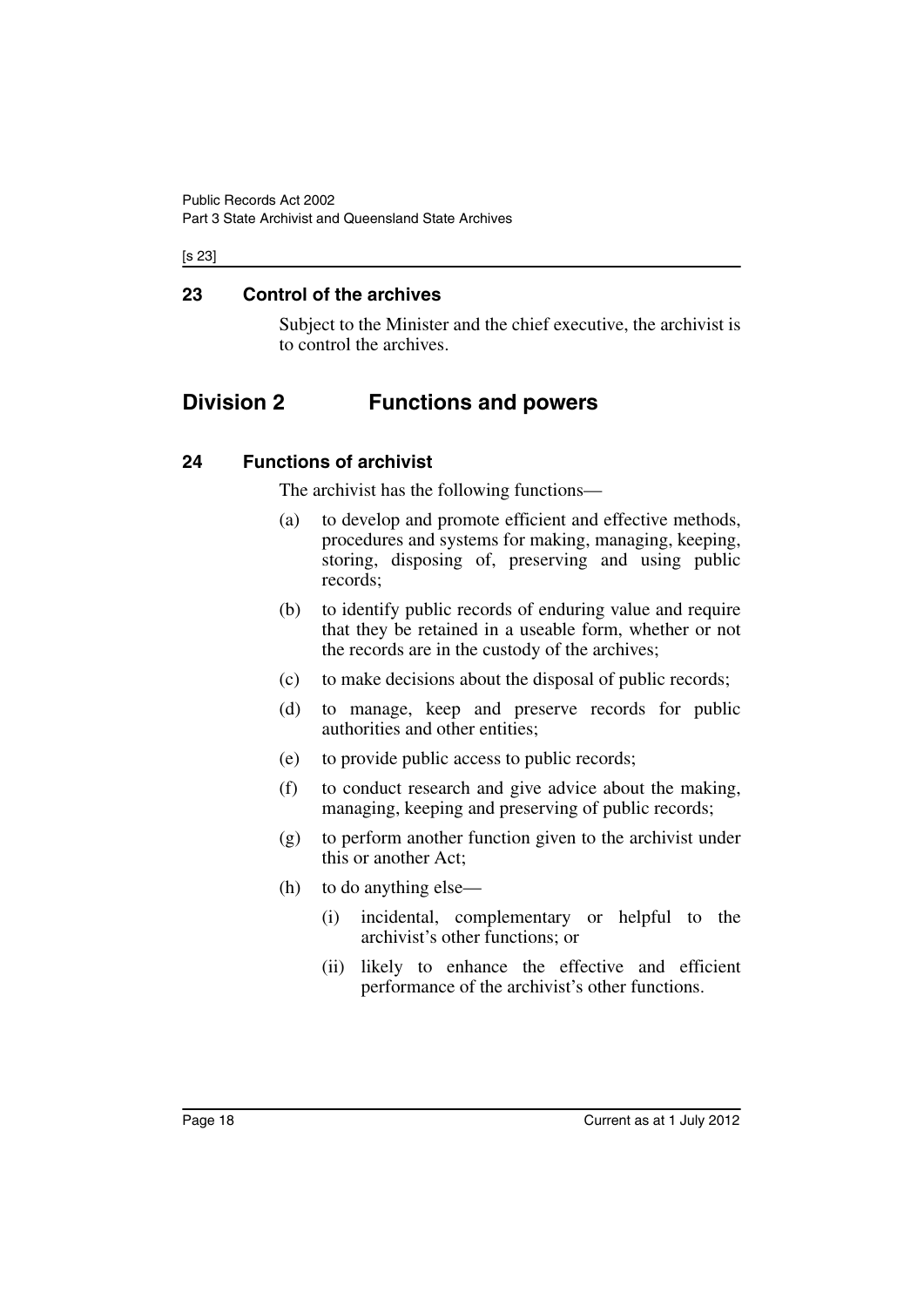### <span id="page-20-0"></span>**25 Powers of archivist**

- (1) The powers of the archivist include the following—
	- (a) to establish and manage repositories and other facilities to store, preserve, exhibit and make available for use public records and other materials;
	- (b) to copy public records and other materials;
	- (c) to publish public records and other materials;
	- (d) to acquire records by purchase, gift, bequest or loan;
	- (e) to authorise the disposal of particular public records or classes of public records;
	- (f) to make policy, standards and guidelines about the making, keeping, preserving, managing and disposing of public records.
- (2) This section does not limit the archivist's powers as a part of the executive government of the State.

# <span id="page-20-1"></span>**26 Archivist may authorise disposal of public records**

- (1) The archivist may authorise the disposal of particular public records or classes of public records if the public authority that has control of the records has applied for, or consented to, the disposal of the records.
- (2) In authorising the disposal of the records, the archivist must have regard to—
	- (a) any relevant professional standards; and
	- (b) the purposes of this Act.
- (3) To remove any doubt, it is declared that the registrar or other officer of a court with responsibility for official records of the court may apply for or consent to the disposal of the court's records.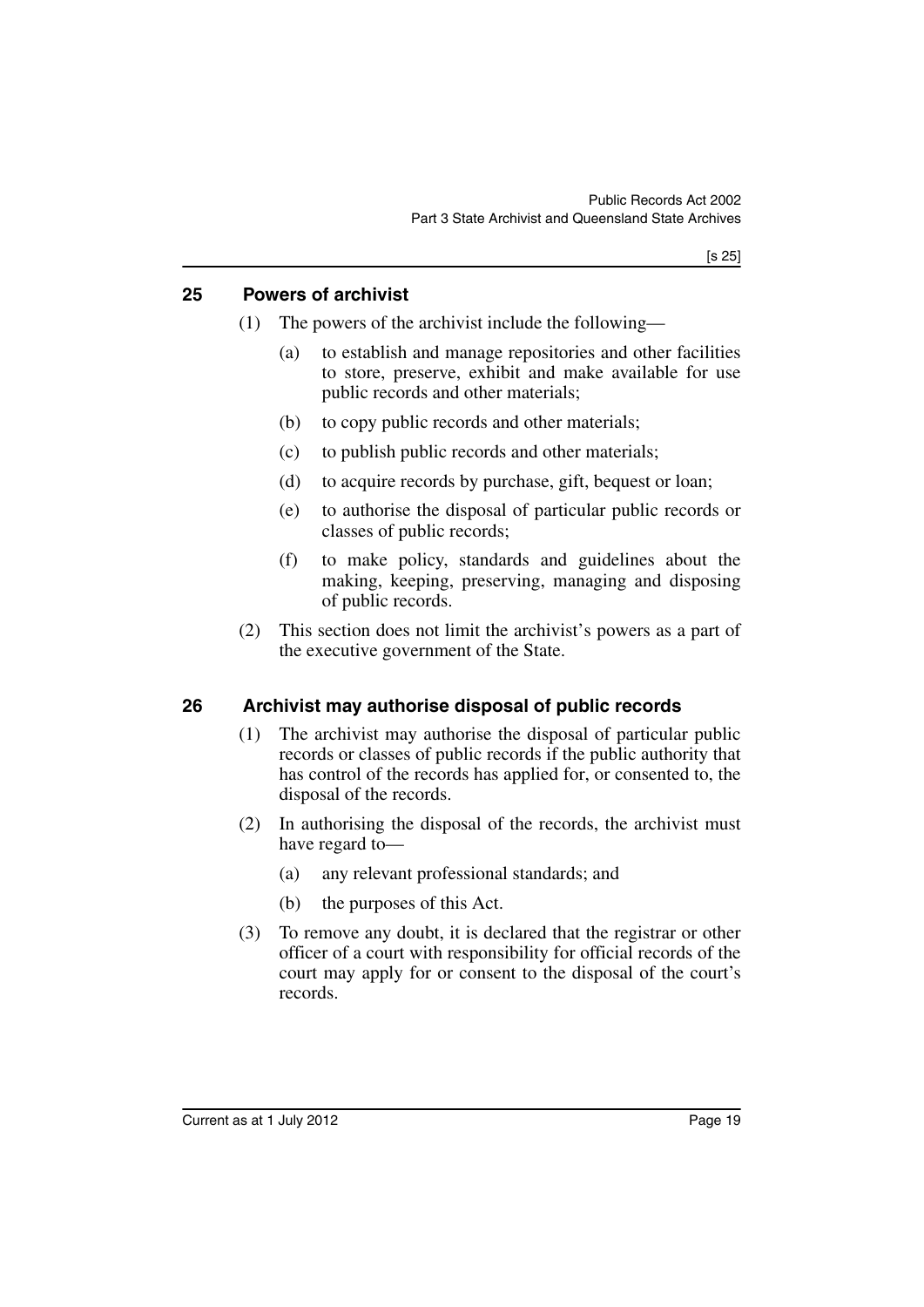### [s 27]

## <span id="page-21-0"></span>**27 Independence in relation to disposal decisions**

- (1) The archivist and the staff of the archives are not subject to the control or direction of a Minister or a department in relation to making decisions about the disposal of public records.
- (2) Subsection (1) has effect despite section 23.

### <span id="page-21-1"></span>**28 Arrangements for storage of records outside archives**

The archivist may make arrangements with public authorities and other entities about the storage of public records in a place other than the archives.

*Examples of arrangements the archivist may make*—

- 1 The archivist may make an arrangement with a public authority that the authority will store its electronic records at its premises rather than the archives.
- 2 The archivist may make an arrangement with a public authority that creates its own permanent archives that the authority may store its public records in the authority's archives rather than the archives.

# <span id="page-21-2"></span>**Division 3 Public Records Review Committee**

# <span id="page-21-3"></span>**Subdivision 1 Establishment**

### <span id="page-21-4"></span>**29 Public Records Review Committee**

- (1) The Minister must establish a Public Records Review Committee.
- (2) The committee has the following functions—
	- (a) to advise the archivist and the Minister about issues affecting the administration or enforcement of this Act;
	- (b) to decide disputes referred to the committee under section 19(4);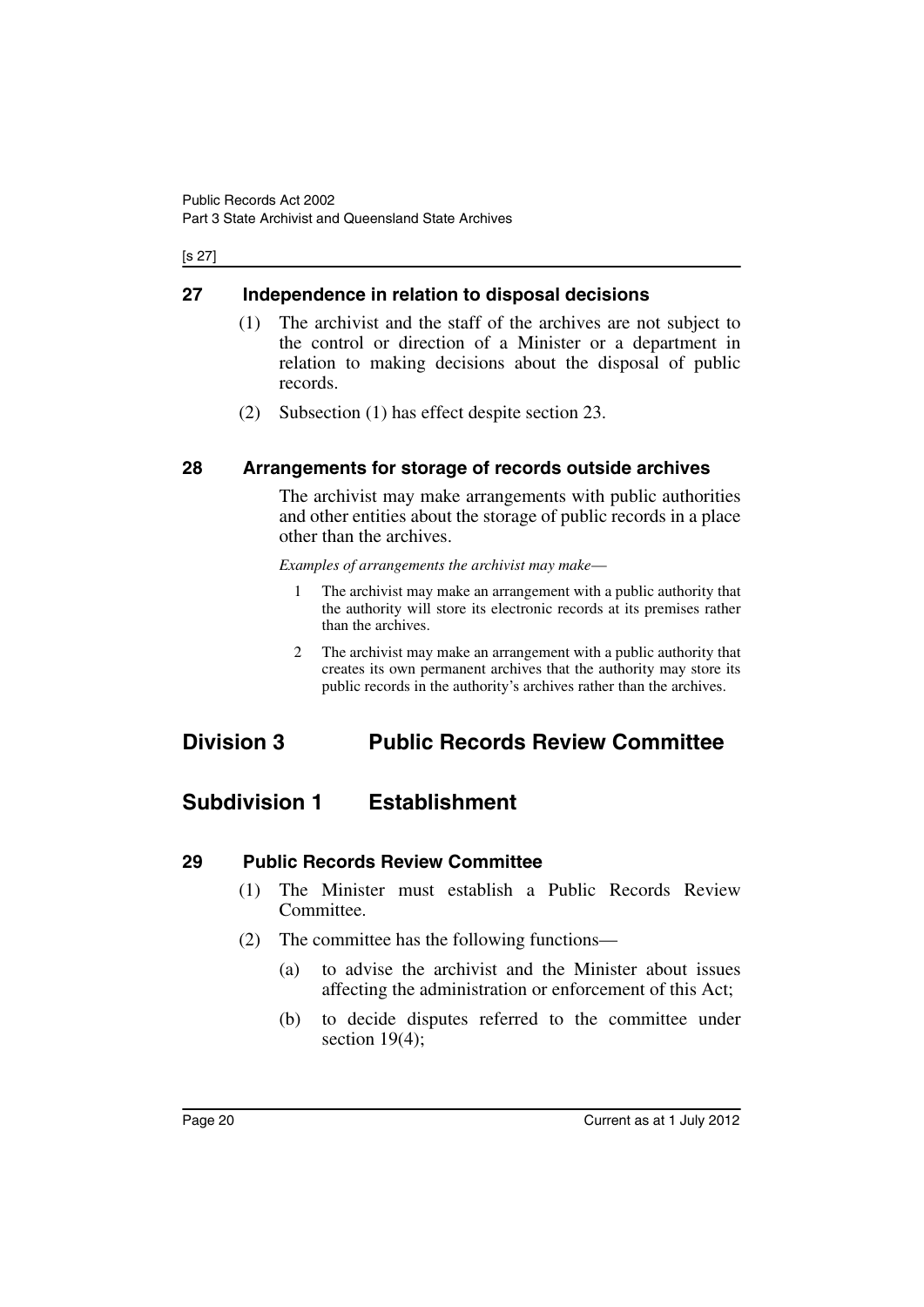- (c) to review decisions of the archivist not to authorise the disposal of particular public records or classes of public records.
- (3) The committee is to consist of the following members—
	- (a) 1 person nominated by the Minister who administers the *Local Government Act 2009*;
	- (b) 1 person nominated by the Chief Justice;
	- (c) 1 person nominated by the Minister who administers the *Public Service Act 2008*;
	- (d) 1 person, nominated by the Minister, who has knowledge of, and experience in, the management of information and records;
	- (e) 5 persons who have knowledge of, and experience in, any area considered by the Minister to be relevant to the functions of the committee.
- (4) A committee member may be paid the remuneration and allowances decided by the Governor in Council.

### <span id="page-22-0"></span>**30 Chairperson**

The committee's chairperson is the committee member appointed by the Minister as chairperson.

### <span id="page-22-1"></span>**31 Term of office for committee members**

A committee member is appointed for the term, of not more than 3 years, decided by the Minister and stated in the member's instrument of appointment.

# <span id="page-22-2"></span>**32 Resignation**

- (1) A committee member may resign from office as a member by signed notice of resignation given to the Minister.
- (2) The committee's chairperson may resign from office as chairperson by signed notice of resignation given to the **Minister**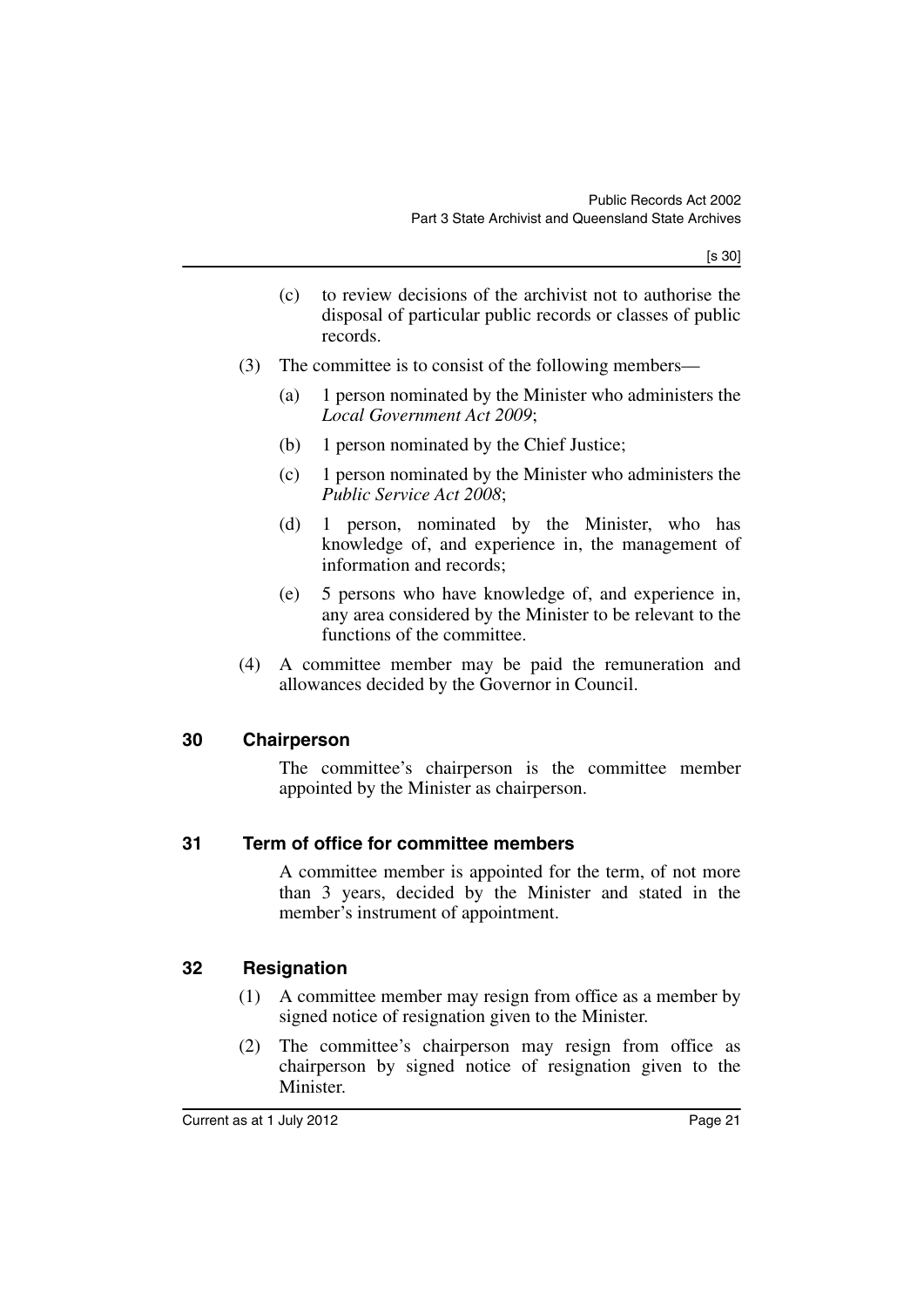[s 33]

# <span id="page-23-0"></span>**Subdivision 2 Committee proceedings**

### <span id="page-23-1"></span>**33 Time and place of meetings**

- (1) Meetings of the committee are to be held at the times and places it decides.
- (2) The committee's chairperson—
	- (a) may call a committee meeting at any time; and
	- (b) must call a meeting if asked by at least 5 members of the committee.

# <span id="page-23-2"></span>**34 Conduct of proceedings**

- (1) The committee's chairperson must preside at all meetings at which the chairperson is present.
- (2) If the chairperson is absent, the committee member chosen by the members present must preside.
- (3) At a committee meeting—
	- (a) a quorum is 5 members; and
	- (b) a question is decided by a majority of the votes of the members present and voting; and
	- (c) each member present has a vote on each question to be decided and, if the votes are equal, the chairperson has a casting vote.
- (4) Unless otherwise prescribed under a regulation, the committee may conduct its proceedings, including its meetings, as it considers appropriate.

# <span id="page-23-3"></span>**35 Participation in meetings by telephone etc.**

(1) The committee may hold meetings, or allow members to take part in meetings, by using any technology allowing reasonably contemporaneous and continuous communication between members taking part in the meeting.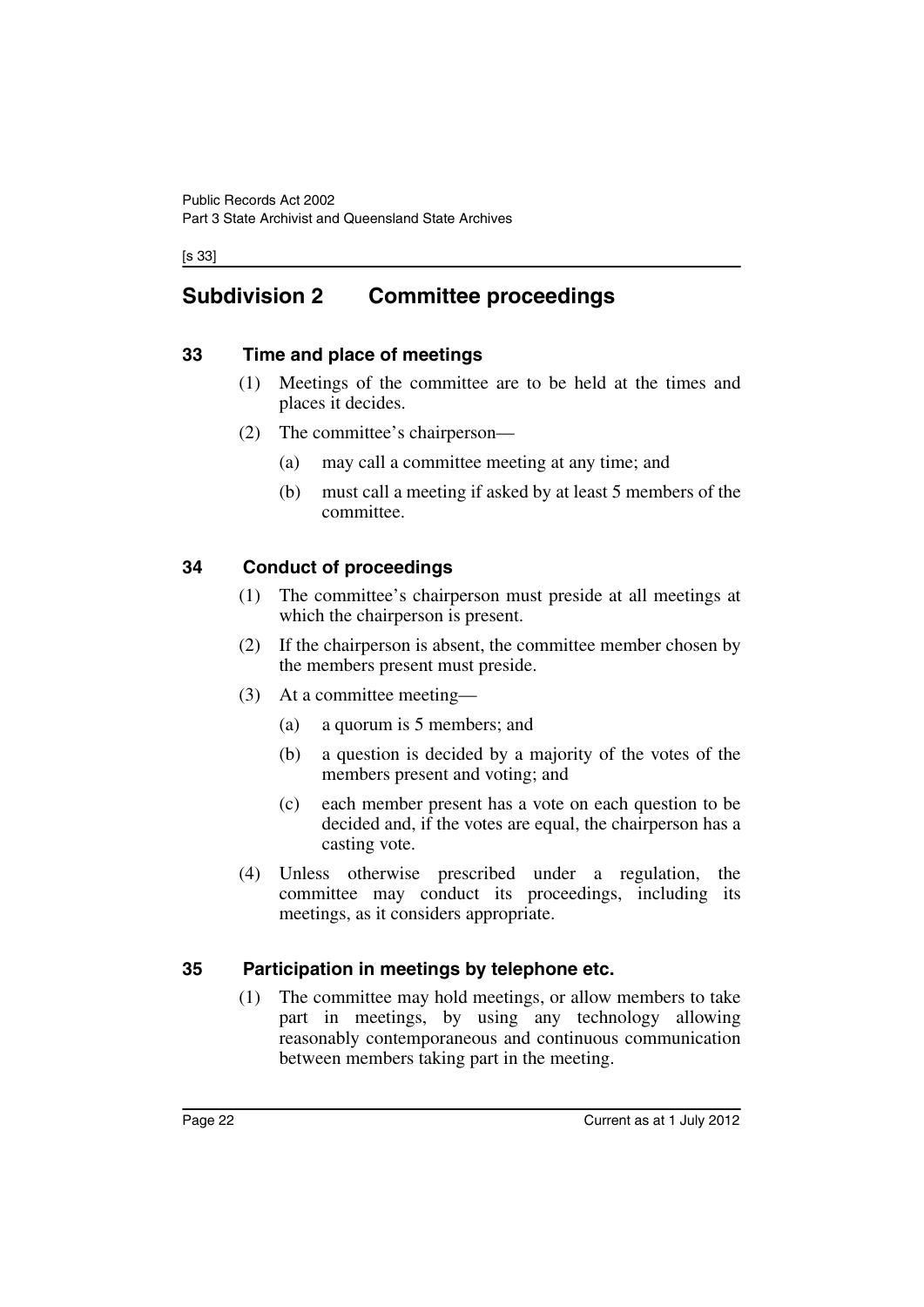(2) A member who takes part in a meeting under subsection (1) is taken to be present at the meeting.

### <span id="page-24-0"></span>**36 Minutes**

The committee must keep minutes of its proceedings.

### <span id="page-24-1"></span>**37 Committee member's duty about committee's deliberations**

- (1) A committee member has a duty not to publicly disclose any part of the committee's deliberations.
- (2) Subsection (1) does not prevent the committee publishing its decisions.

### <span id="page-24-2"></span>**38 Archivist may attend committee meetings**

- (1) Subject to subsection (2), the archivist may attend and take part in a committee meeting but must not take part in a decision of the committee.
- (2) The archivist must not be present during the part of a committee meeting at which the committee is deciding—
	- (a) a dispute referred to the committee under section 19(4); or
	- (b) an application made to the committee under section 39.

# <span id="page-24-3"></span>**Subdivision 3 Committee's review of archivist's decisions**

### <span id="page-24-4"></span>**39 Application for review of archivist's decision about disposal**

(1) A public authority may make written application to the committee for a review of a decision made by the archivist refusing to authorise the disposal of particular public records or classes of public records.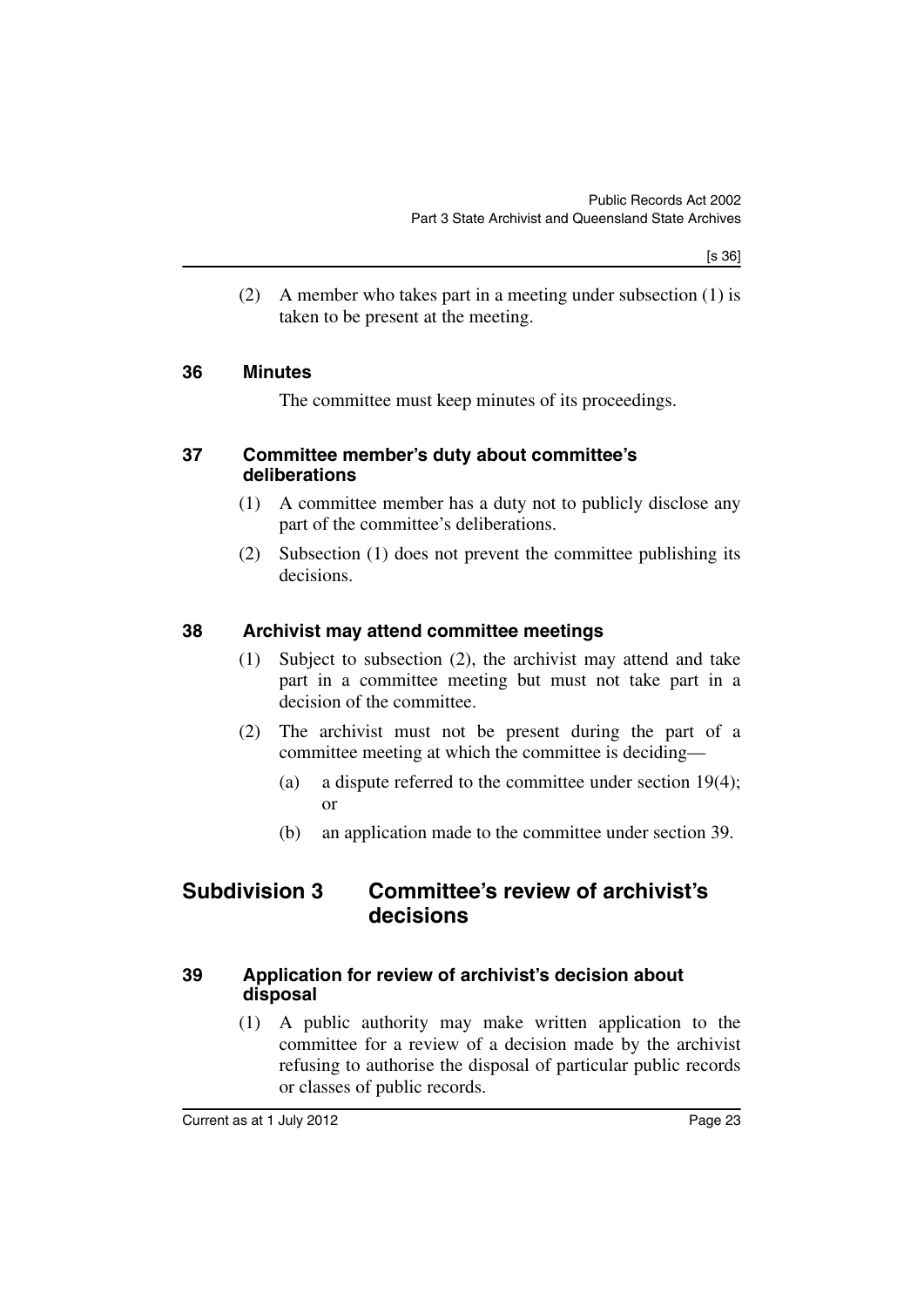### [s 40]

- (2) The application for review must be made to the committee within 14 days after the public authority is notified of the archivist's decision or, if the committee allows a further period in which to make the application, the further period.
- (3) On receiving the application, the committee must give written notice of it to the archivist.

# <span id="page-25-0"></span>**40 Archivist to provide reasons**

Within the period stated in the committee's notice, the archivist must give the committee written reasons for refusing to authorise the disposal of the particular public records or classes of public records.

# <span id="page-25-1"></span>**41 Decision by committee**

- (1) After reviewing the archivist's decision, the committee may—
	- (a) confirm or amend the decision; or
	- (b) revoke the decision and substitute a new decision.
- (2) The committee's decision is taken to be a decision of the archivist.
- (3) However, a decision mentioned in subsection (2) can not be reviewed under section 39.

# <span id="page-25-2"></span>**Division 4 Miscellaneous**

# <span id="page-25-3"></span>**42 Delegation**

- (1) The archivist may delegate the archivist's powers under this Act to—
	- (a) an appropriately qualified member of the staff of the archives; or
	- (b) an appropriately qualified officer or employee of a public authority.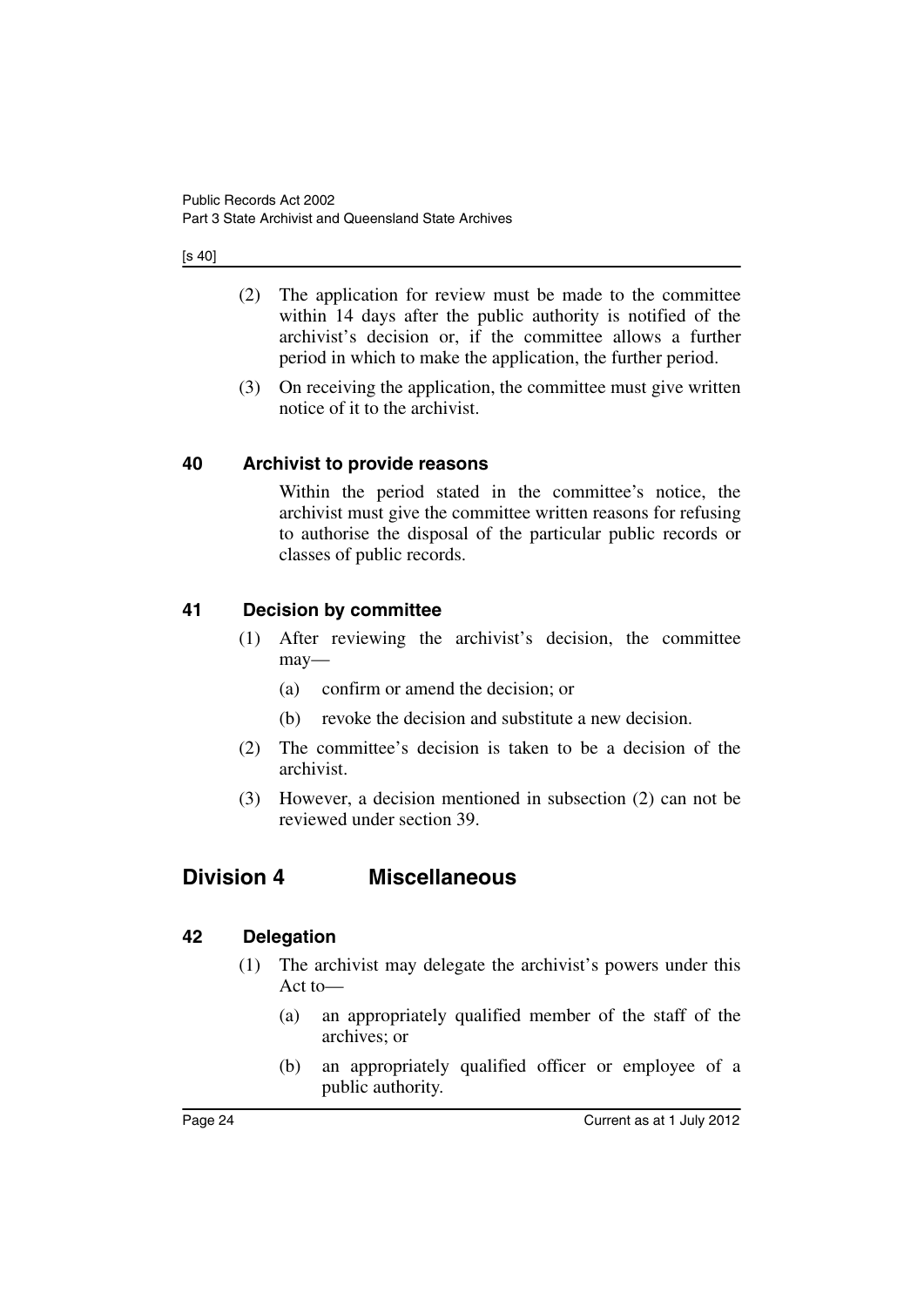(2) In subsection  $(1)$ —

*appropriately qualified*, for a member of the staff of the archives or an officer or employee of a public authority, includes having the qualifications, experience or standing appropriate to exercise the power.

*Example of standing*—

the person's classification level in the archives or the public authority

# <span id="page-26-0"></span>**Part 4 Powers of enforcement**

# <span id="page-26-1"></span>**Division 1 Authorised officers**

<span id="page-26-2"></span>**43 Appointment of authorised officer**

The archivist may appoint a member of the staff of the archives as an authorised officer.

### <span id="page-26-3"></span>**44 Identity card**

- (1) The archivist must give each authorised officer an identity card and may issue an identity card to himself or herself.
- (2) The identity card must—
	- (a) contain a recent photograph of the authorised officer; and
	- (b) be signed by the officer; and
	- (c) identify the person as an authorised officer for this Act; and
	- (d) include an expiry date.
- (3) A person who ceases to be an authorised officer must return the person's identity card to the archivist as soon as practicable (but within 21 days) after the person ceases to be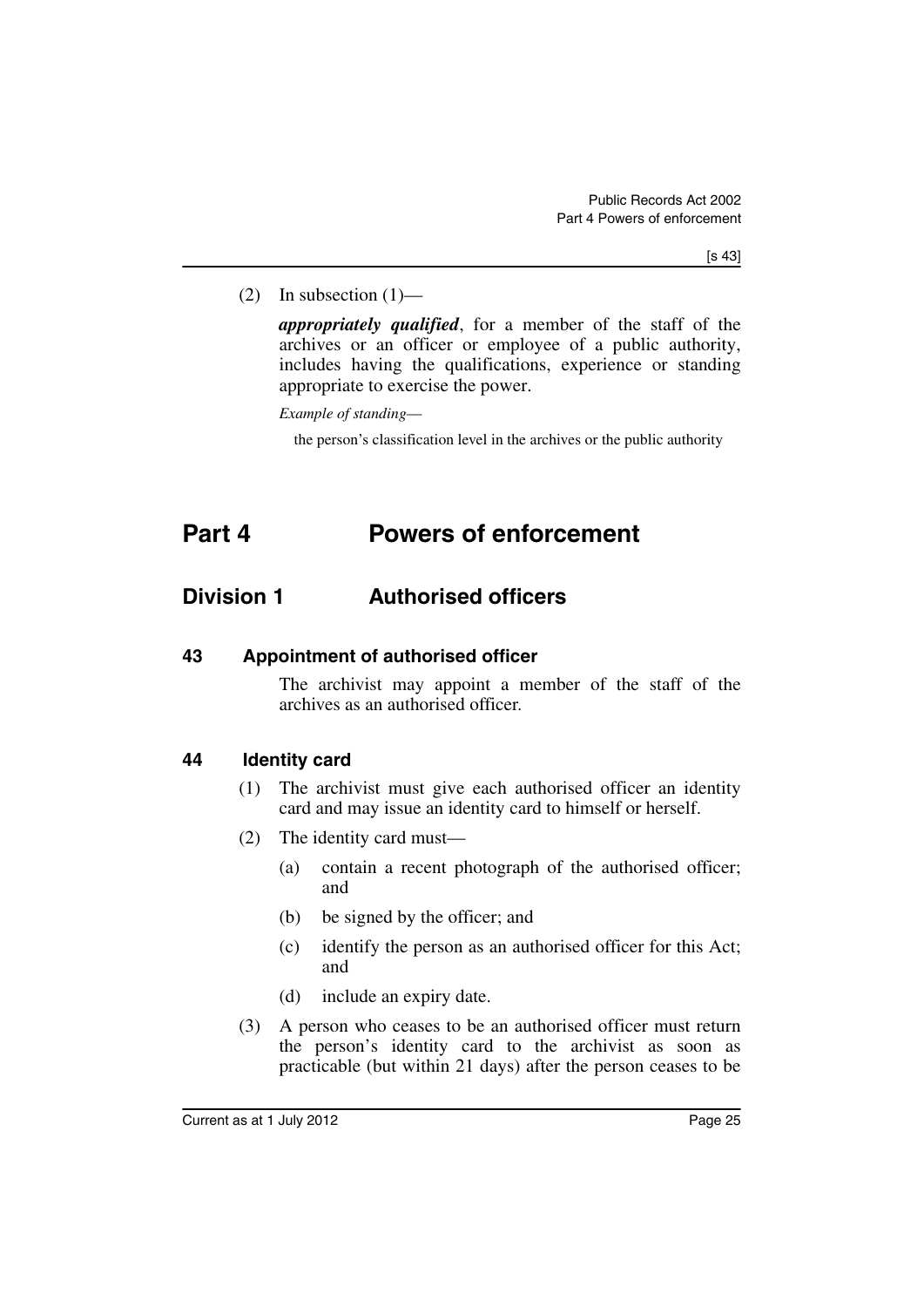### [s 45]

an authorised officer, unless the person has a reasonable excuse.

Maximum penalty for subsection (3)—10 penalty units.

# <span id="page-27-0"></span>**45 Production or display of authorised officer's identity card**

- (1) An authorised officer may exercise a power in relation to someone else only if—
	- (a) the authorised officer first produces his or her identity card for the person's inspection; or
	- (b) the authorised officer has the officer's identity card displayed so it is clearly visible to the other person.
- (2) However, if for any reason it is not practicable to comply with subsection (1) before exercising the power, the authorised officer must produce the identity card for inspection by the person as soon as it is practicable.

# <span id="page-27-1"></span>**Division 2 General powers**

# <span id="page-27-2"></span>**46 Power of entry and inspection**

- (1) For the administration and enforcement of this Act, an authorised officer is entitled to full and free access, at all reasonable times after giving the public authority reasonable notice of the intended access, to all public records in a public authority's possession.
- (2) Without limiting subsection (1), an authorised officer may—
	- (a) enter a public authority's premises; and
	- (b) examine the public authority's procedures for the making, management, keeping and preservation of its public records; and
	- (c) examine the public authority's records.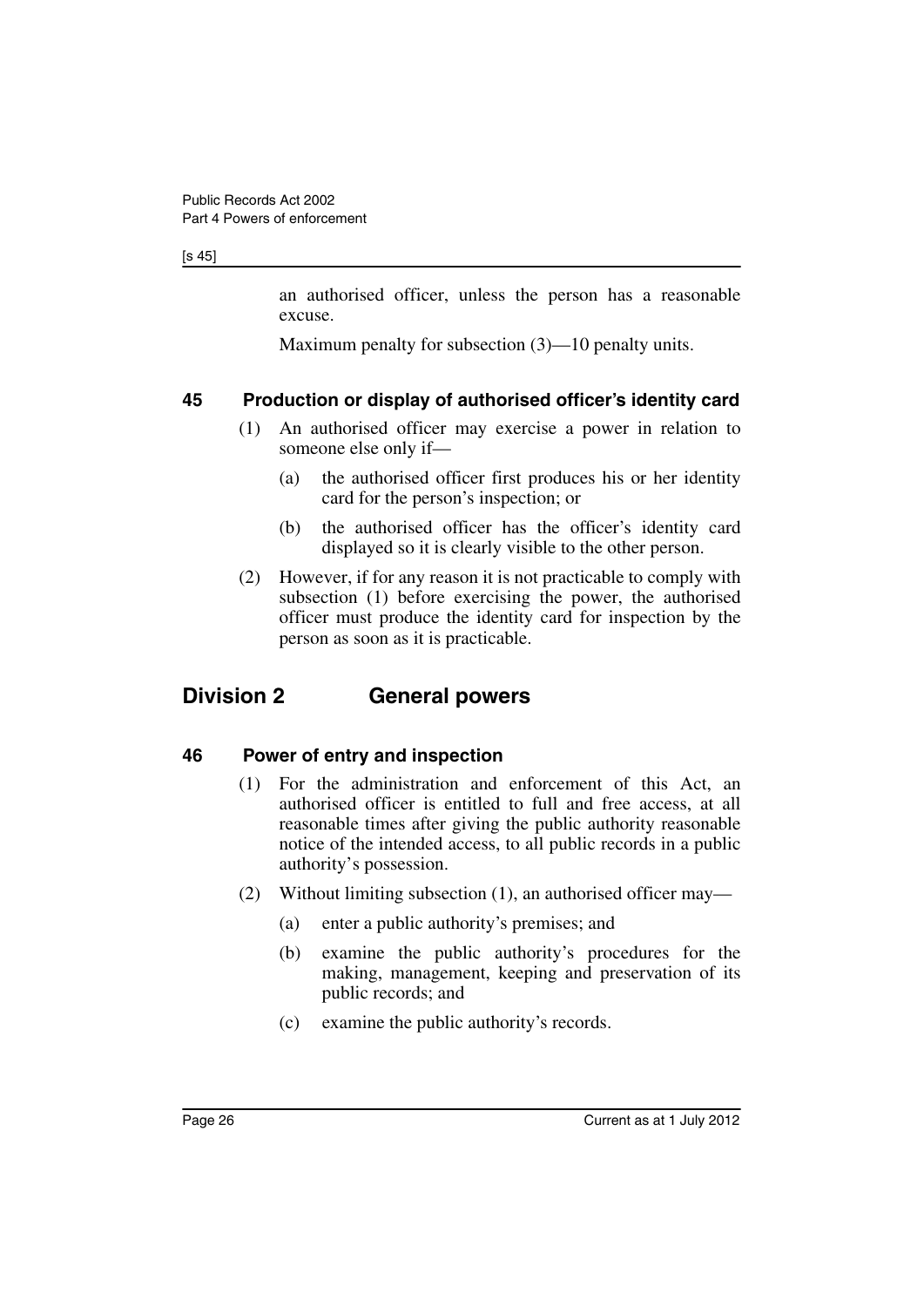### <span id="page-28-0"></span>**47 Public authority to comply with request**

- (1) An officer or employee of a public authority who is responsible for the management of the authority's records must, if asked by an authorised officer—
	- (a) produce the authority's records, or a particular type or sample of records, for the officer's inspection; and
	- (b) give the officer access to the authority's records, or a particular type or sample of records in the reasonable way requested by the officer; and
	- (c) allow the officer to examine the authority's systems for making, keeping and preserving records.
- (2) However, an authorised officer may exercise powers under this part in relation to—
	- (a) the Governor's official residence or a court only by agreement with the Governor's secretary or the registrar or proper officer of the court; or
	- (b) a Ministerial office only after giving the Minister reasonable notice of the intended exercise of the powers.
- (3) A person mentioned in subsection (2)(a) or (b) must not unreasonably withhold agreement.
- (4) In this section—

*Ministerial office* means an office, other than an office that is part of the Minister's residence, normally used by the Minister in administering the Minister's portfolio.

# <span id="page-28-1"></span>**48 Obstruction of authorised officer**

A person must not obstruct an authorised officer in the exercise of a power under this part, unless the person has a reasonable excuse.

Maximum penalty—100 penalty units.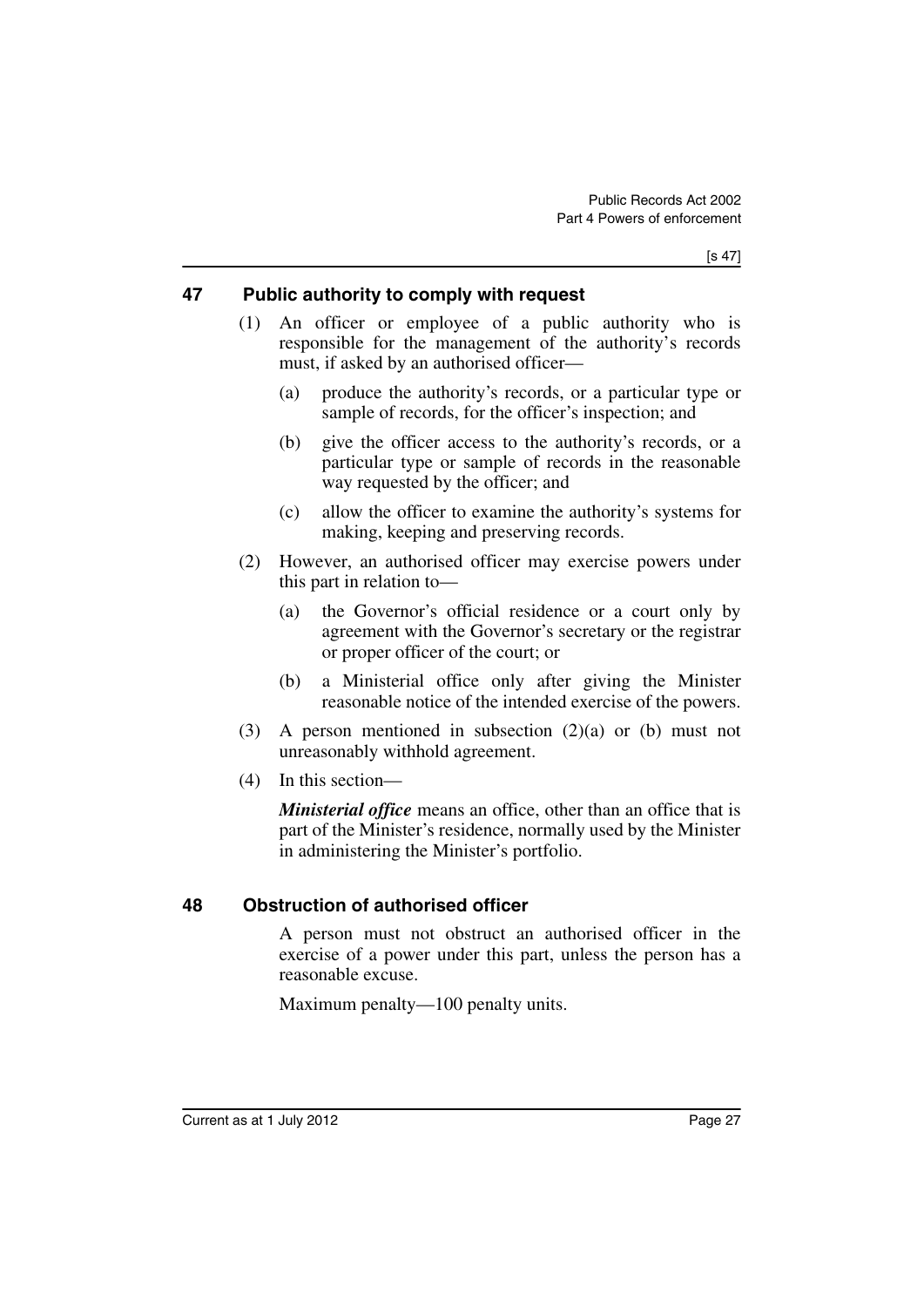[s 49]

# <span id="page-29-0"></span>**Division 3 Specific powers**

### <span id="page-29-1"></span>**49 Recovery of public records**

- (1) This section applies if the archivist believes, on reasonable grounds, that a person is in unlawful possession of public records, including records to which an agreement under section 50 applies.
- (2) The archivist may, by written notice given to the person, require the person to give the records to the archivist or someone else stated in the notice within the reasonable time stated in the notice.
- (3) The person must comply with the notice, unless the person has a reasonable excuse.

Maximum penalty—40 penalty units.

- (4) Also, if the person does not comply with the notice, the archivist may apply to a Magistrates Court for an order directing the person to comply with the notice.
- (5) If the Magistrates Court is satisfied the person is in unlawful possession of public records, the court may order the person to give the records to the archivist.
- (6) The order is declared to be an order of the court for the *Magistrates Courts Act 1921*, section 50.

### <span id="page-29-2"></span>**50 Reciprocal agreements**

- (1) The archivist may enter into an agreement with an entity (the *reciprocating entity*) with corresponding functions under a law of another State or the Commonwealth (the *reciprocating jurisdiction*).
- (2) The agreement may provide for—
	- (a) the archivist to take action in Queensland to recover public records of the reciprocating jurisdiction and give them to the reciprocating entity; and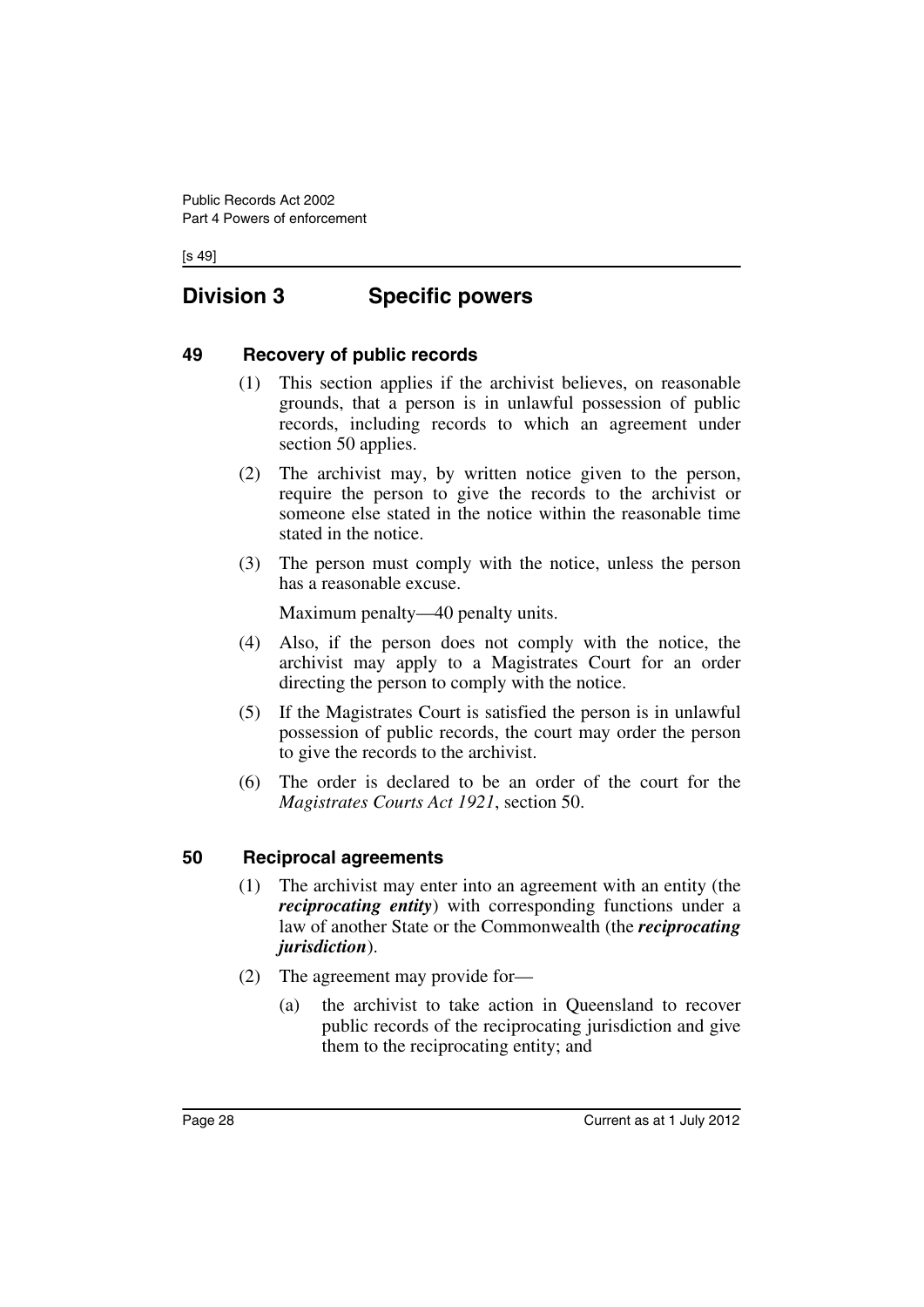(b) the reciprocating entity to take action in the reciprocating jurisdiction to recover public records of Queensland and give them to the archives.

# <span id="page-30-0"></span>**Part 5 Miscellaneous**

### <span id="page-30-1"></span>**51 Secrecy provisions in other laws**

- (1) If another Act prohibits the disclosure of a matter contained in a public record or restricts access to a public record, the archivist and the staff of the archives must not disclose a matter in the public record or otherwise give access to the record, other than to the extent necessary to perform their official duties.
- (2) However, subsection (1) does not apply to a public record, or a matter contained in a public record, if—
	- (a) the restricted access period for the record has ended under this Act or access to the record is allowed under section 18(2); and
	- (b) access to the record is not restricted under a regulation under section  $18(4)$  or  $(5)$ .
- (3) For subsection  $(1)$ —

*official duties*, of the archivist and the staff of the archives, do not include allowing access to public records under section 18.

# <span id="page-30-2"></span>**52 Application of Act to certain of Governor's records**

- (1) The following are not public records—
	- (a) records that are correspondence between the Governor and the Sovereign;
	- (b) records that are correspondence between the Governor and the Governor-General;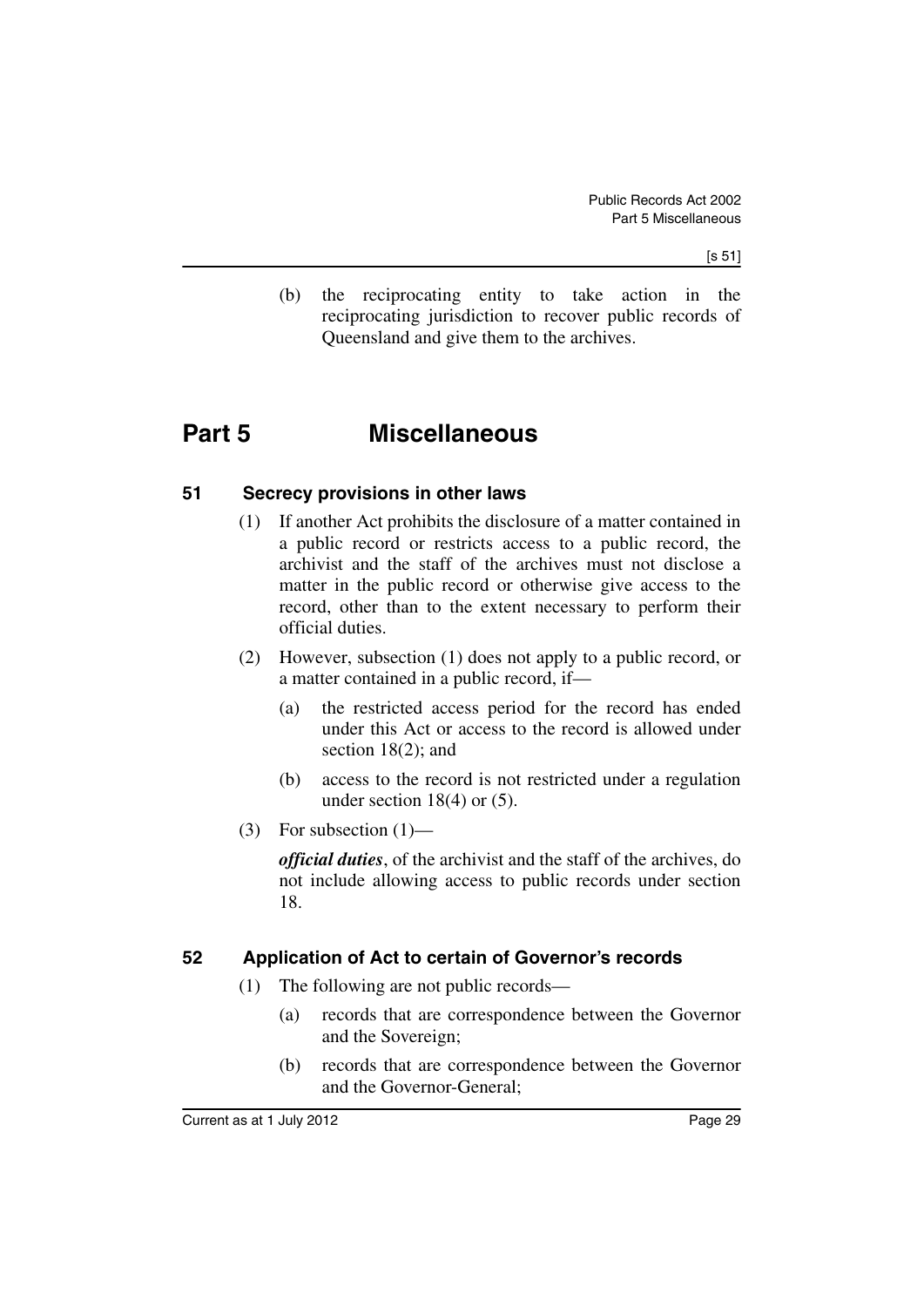### [s 53]

- (c) records that are correspondence between the Governor and the Governor of another State.
- (2) However, the Governor may agree that a particular record of a type mentioned in subsection (1) is a public record.

### <span id="page-31-0"></span>**53 Protection against actions for defamation or breach of confidence**

- (1) This section applies if access is given to a public record under this Act.
- (2) No action for defamation or breach of confidence lies against—
	- (a) the State or an official because of the giving of the access; or
	- (b) the author of the public record or another person because the author or other person supplied the record to a public authority or the archives under a requirement of this Act.

# <span id="page-31-1"></span>**54 Protection from civil liability**

- (1) An official does not incur civil liability for an act done, or omission made, honestly and without negligence under this Act.
- (2) If subsection (1) prevents a civil liability attaching to the official, the liability attaches instead to the State.

# <span id="page-31-2"></span>**55 Evidence in legal proceedings**

- (1) This section applies if—
	- (a) a public record, or information in a public record, is admissible in evidence in a legal proceeding on its production from proper custody; and
	- (b) the public record is in the custody of the archives.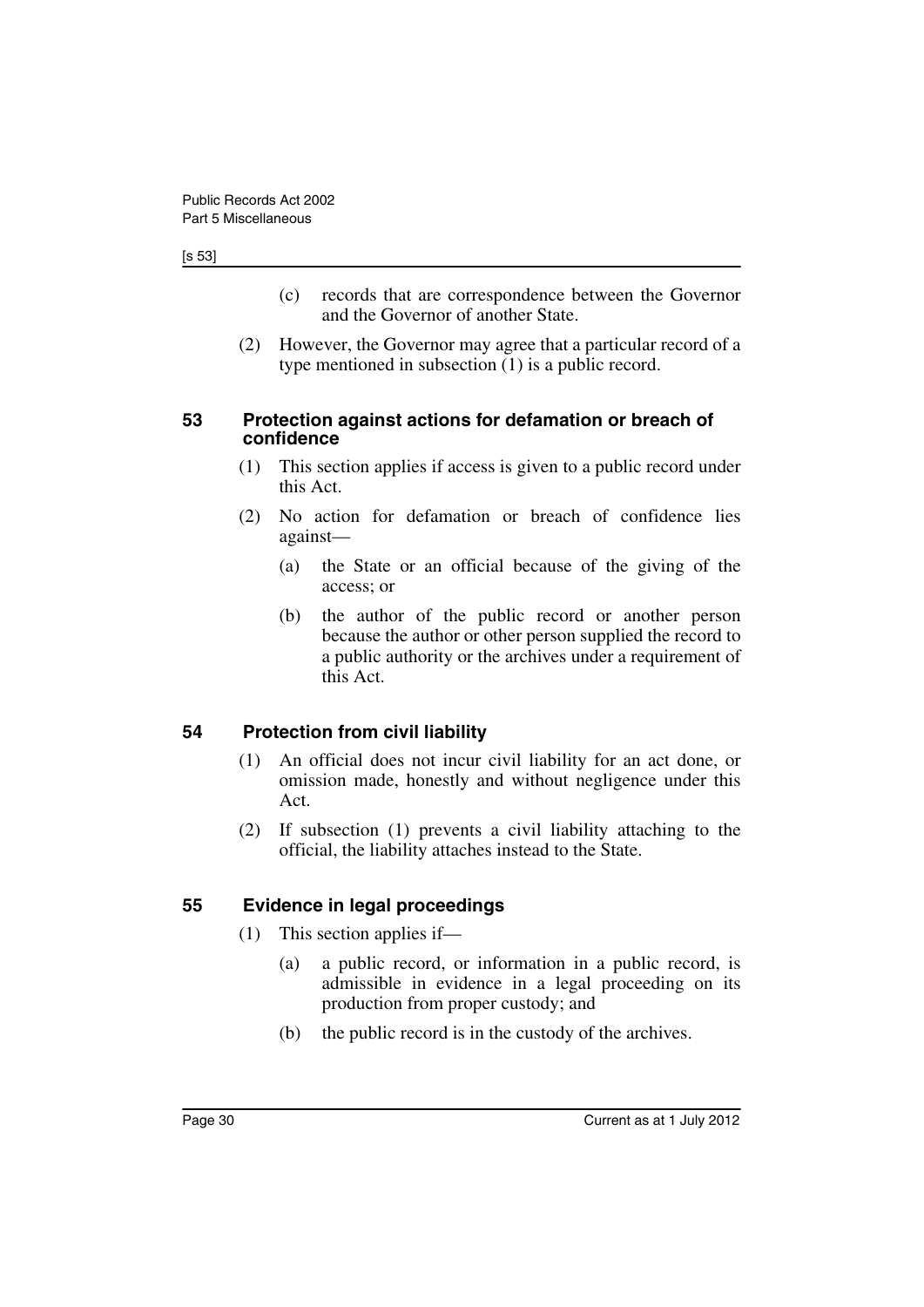- (2) If the archives produces the public record, or a copy of or extract from the public record, it is taken to have been produced from proper custody.
- (3) The archivist, or a member of the staff of the archives authorised by the archivist, may give a certificate about the origin, history, nature or contents of a public record in the custody of the archives.
- (4) The certificate is admissible in evidence in a legal proceeding as evidence of the matters stated in the certificate.

# <span id="page-32-0"></span>**56 Annual report**

- (1) Within 4 months after the end of each financial year, the archivist must give to the Minister a report on the administration of this Act during the year.
- (2) Without limiting subsection (1), the report may include details of the extent to which public authorities are complying with the Act, including, for example, instances of noncompliance, if any, and measures taken, or the archivist recommends be taken, to prevent, or reduce, noncompliance with the Act.
- (3) The Minister must table a copy of the report in the Legislative Assembly within 14 sitting days after the Minister receives it.

### <span id="page-32-1"></span>**57 Regulation-making power**

The Governor in Council may make regulations under this Act.

### <span id="page-32-2"></span>**58 Libraries and Archives Act 1988 references**

In an Act or document, a reference (whether express or implied) to the *Libraries and Archives Act 1988* or a provision of the Act that was repealed by, and remade as a provision of, this Act may, if the context permits, be taken to be a reference to this Act or the provision of this Act, as the case requires.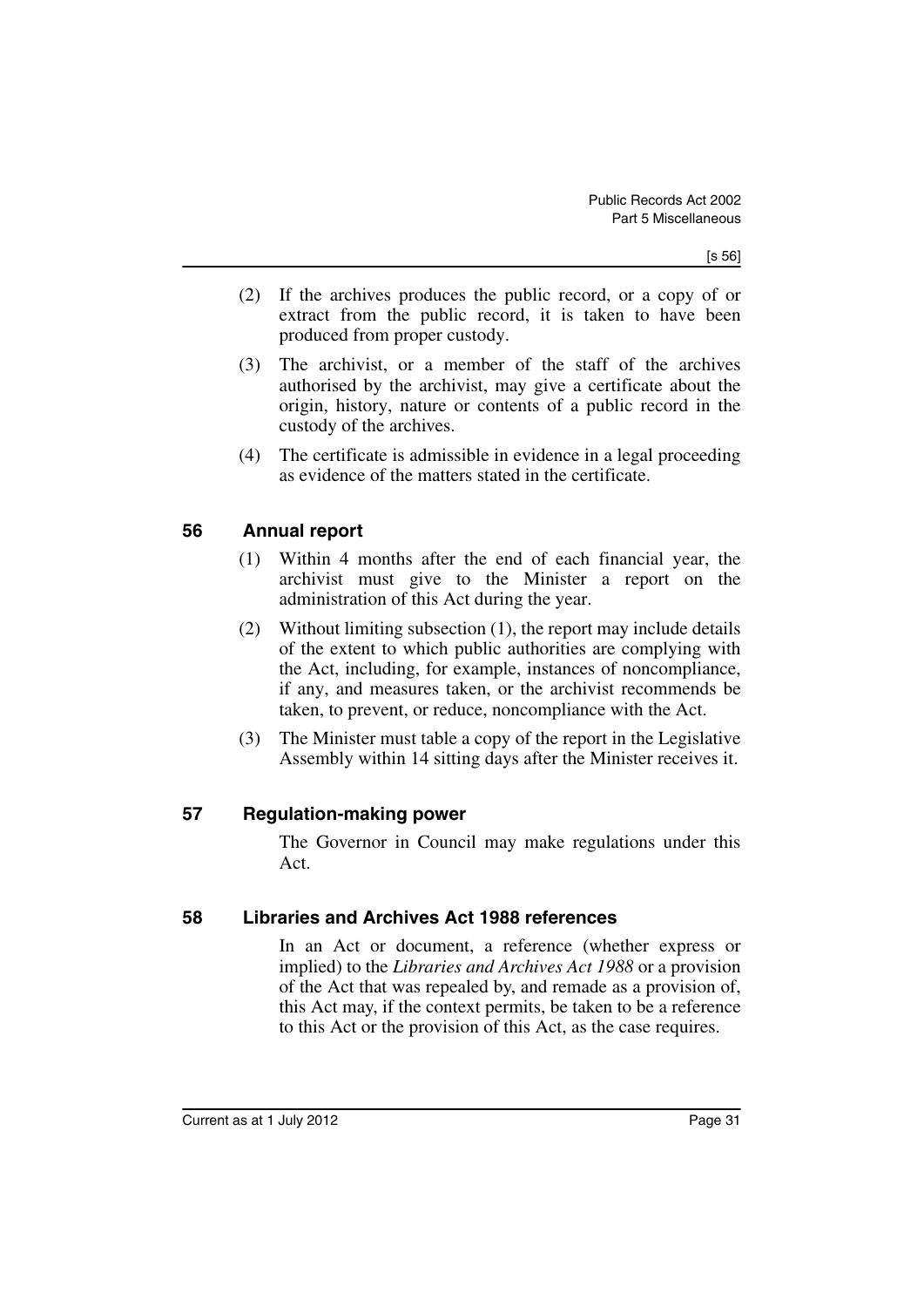[s 59]

# <span id="page-33-0"></span>**Part 6 Transitional provisions**

# <span id="page-33-1"></span>**Division 1 Transitional provisions for Public Records Act 2002**

# <span id="page-33-2"></span>**59 State Archivist to continue in position**

- (1) This section applies to a person who, immediately before the commencement of this part, was the State Archivist under the *Libraries and Archives Act 1988*.
- (2) On the commencement, the person is taken to be the archivist under this Act.

# <span id="page-33-3"></span>**60 Notice for recovery of public records**

A notice given to a person under the *Libraries and Archives Act 1988*, section 62(1), and in force immediately before the commencement of this part, is taken to be a notice given under section 49.

# <span id="page-33-4"></span>**61 Existing notices about access to public records**

- (1) This section applies to a notice (the *original notice*) given by a public authority under the repealed *Libraries Act 1943,* or the *Libraries and Archives Regulation 1990*, section 23, that—
	- (a) imposes prohibitions, conditions or restrictions on access to, and inspection of, the public authority's public records given to the archives; and
	- (b) is in force immediately before the commencement of this section.
- (2) The original notice is taken to be a notice given, under a following provision, to the archivist by the responsible public authority for the record—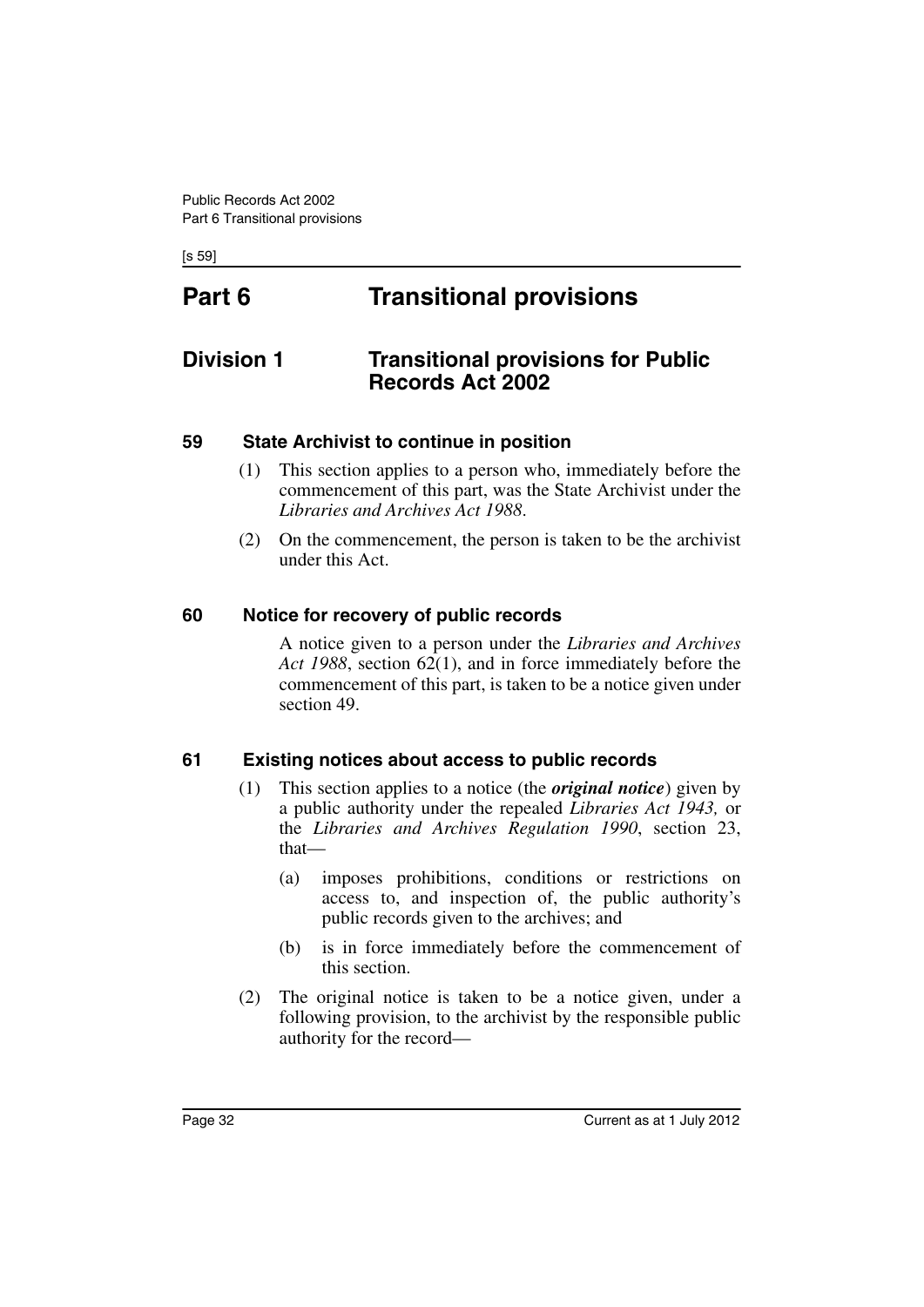- (a) if the notice prohibits or restricts access to the record for a period—section 16; or
- (b) if the notice imposes conditions on access to the record—section  $18(2)(b)(ii)$ .
- (3) If the period stated in an original notice mentioned in subsection (2)(a) is not longer than the restricted access period for the record, the period stated applies, unless changed under section 18 or 19, as if it were the restricted access period.
- (4) If the period stated in an original notice mentioned in subsection (2)(a) is longer than the restricted access period for the record, the period stated applies for 1 year after the commencement and unless changed under section 18 or 19 as if it were the restricted access period.
- (5) If subsection (4) applies, the responsible public authority for the record must, within 1 year after the commencement, give the archivist a notice under section 16 or 18(2)(b) for the record.
- (6) For a notice mentioned in subsection (5) and given under section 16, the record for which the notice is given is taken to have been given to the archives when the notice is given to the archivist.
- (7) On the giving of a notice mentioned in subsection (5) for a record, the original notice mentioned in subsection (4) for the record ceases to have effect.

# <span id="page-34-0"></span>**Division 2 Transitional provisions for Information Privacy Act 2009 and Right to Information Act 2009**

# <span id="page-34-1"></span>**62 Omitted references to Freedom of Information Act 1992**

- (1) This section applies to a provision (the *relevant provision*) of this Act if—
	- (a) immediately before the commencement of this section, the relevant provision included a reference (the *FOI*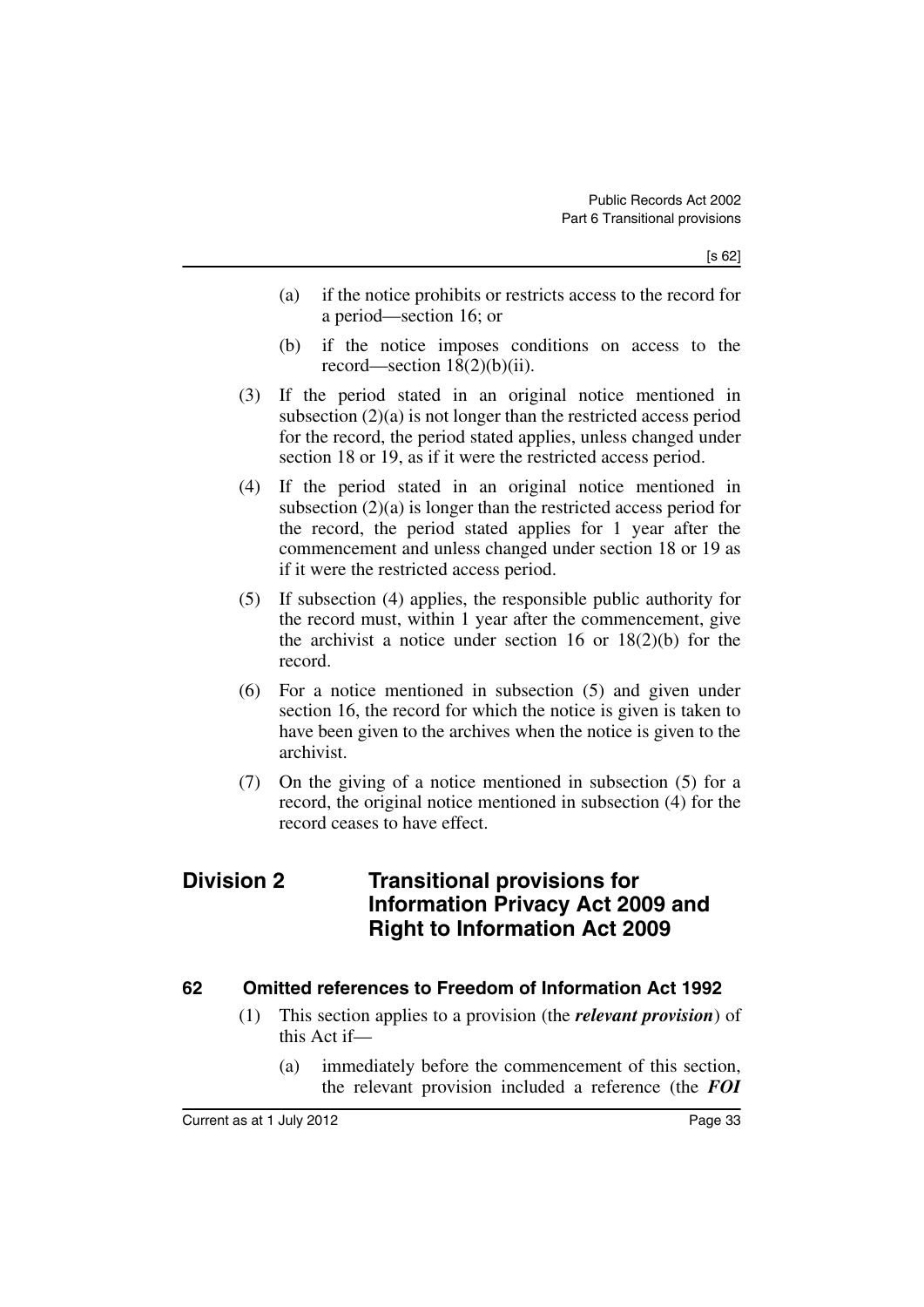#### [s 62A]

*reference*) to a particular provision of the *Freedom of Information Act 1992* or to that Act generally; and

- (b) on the commencement of this section, the relevant provision was amended to omit the FOI reference and to replace the FOI reference with a reference to—
	- (i) a particular provision of the RTI Act; or
	- (ii) information about the personal affairs of an individual, whether living or dead; or
	- (iii) the RTI Act generally; or
	- (iv) the IP Act and the RTI Act generally.
- (2) In relation to anything done or taking effect under the relevant provision before the commencement of this section, the relevant provision, as in force immediately before the commencement of this section, continues to have effect after the commencement as if—
	- (a) the relevant provision still included the FOI reference; and
	- (b) the provision had not otherwise been amended; and
	- (c) the *Freedom of Information Act 1992* had not been repealed.

*Example*—

A restricted access period established for a record before the commencement of this section continues to be the restricted access period for the record after the commencement of this section.

### <span id="page-35-0"></span>**62A Establishing restricted access period for record made before commencement**

If a public record was made before the commencement of this section, but its restricted access period was not established under section 16 before the commencement, its restricted access period must be established as if the IP Act and RTI Act had not been enacted.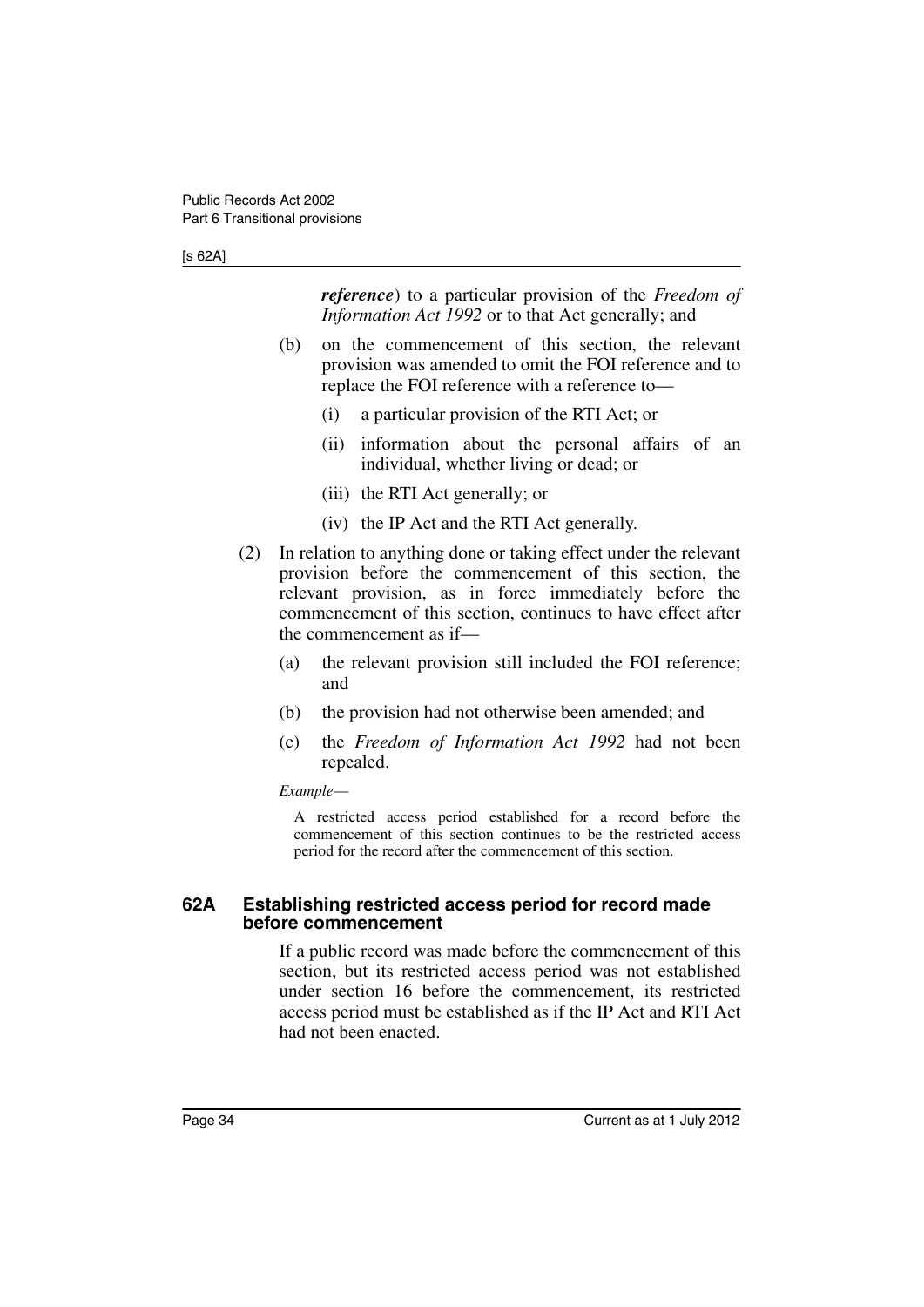*Example*—

The restricted access period for a record containing potentially exempt information under the RTI Act, schedule 3, section 2 (Cabinet information brought into existence on or after commencement) will be 30 years if the record was made before this section commenced.

# <span id="page-36-0"></span>**Division 3 Transitional provisions for Hospital and Health Boards Act 2011**

# <span id="page-36-1"></span>**62B Definitions**

In this division—

*commencement* means the commencement of this division.

*department* means the department in which the *Hospital and Health Boards Act 2011* is administered.

*Hospital and Health Service* see the *Hospital and Health Boards Act 2011*, schedule 2.

# <span id="page-36-2"></span>**62C Responsible public authority for public record**

- (1) Subsection (2) applies to a public record given by the department to the archives before the commencement.
- (2) Despite section 15, the department remains the responsible public authority for the record even if the record relates to a function or power transferred to a Hospital and Health Service.

# <span id="page-36-3"></span>**Part 7 Validation provision**

### <span id="page-36-4"></span>**63 Validation of certain actions**

(1) This section applies to an act done before the commencement of this section by a person acting, or purporting to act, as the State Archivist under the *Libraries and Archives Act 1988*.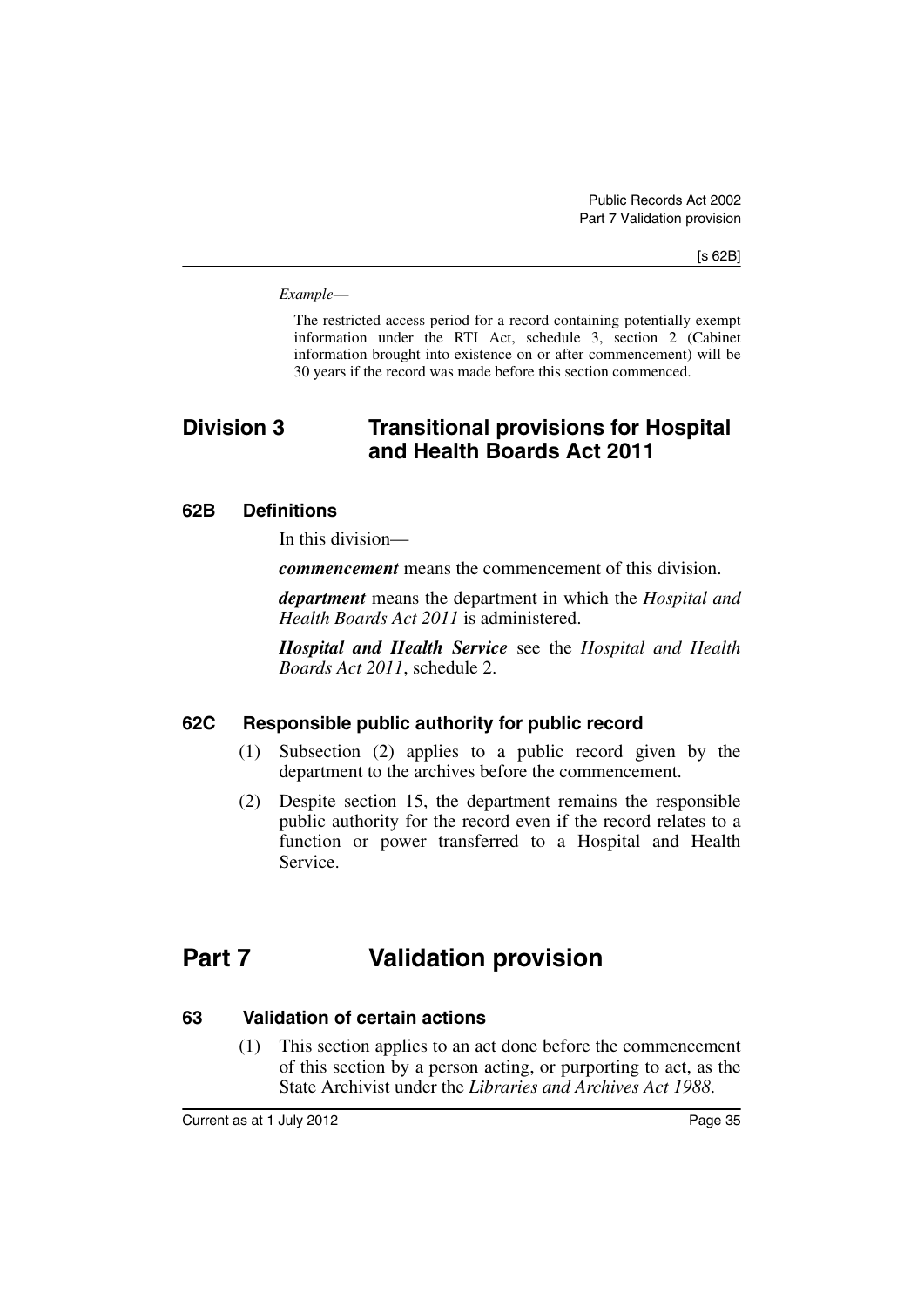[s 63]

(2) The act is taken to have been, and always to have been, as valid as it would have been if it were an act done by the State Archivist under that Act.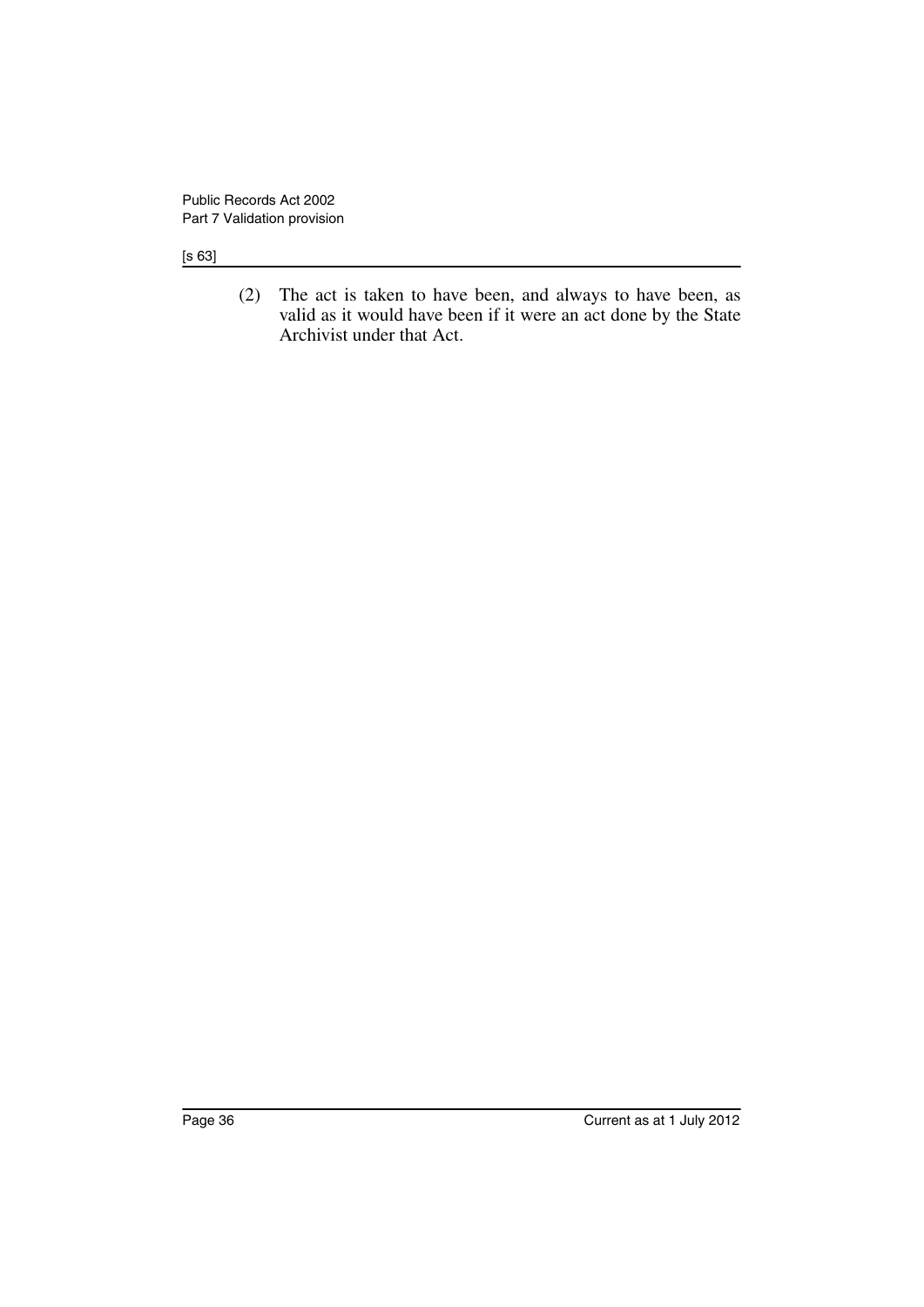# <span id="page-38-0"></span>**Schedule 2 Dictionary**

section 4

*archives* means—

- (a) the Queensland State Archives established under section  $21(2)$ ; or
- (b) a repository or facility mentioned in section  $25(1)(a)$ .

*archivist* means the State Archivist established under section 21(1).

*Assistant Minister* means a member of the Legislative Assembly appointed as an Assistant Minister under the *Constitution of Queensland 2001*, section 24.

*authorised officer* means—

- (a) the archivist; or
- (b) a person who is appointed under section 43 as an authorised officer.

*committee* means the Public Records Review Committee established under section 29(1).

*court* includes—

- (a) a court of record; and
- (b) any other entity established by an Act as a court of record.

*disposal*, of a record, includes—

- (a) destroying or damaging the record, or part of it; or
- (b) abandoning, transferring, donating, giving away or selling the record, or part of it.

*IP Act* means the *Information Privacy Act 2009*.

*Ministerial record* means a record created or received by a Minister in the course of carrying out the Minister's portfolio responsibilities but does not include—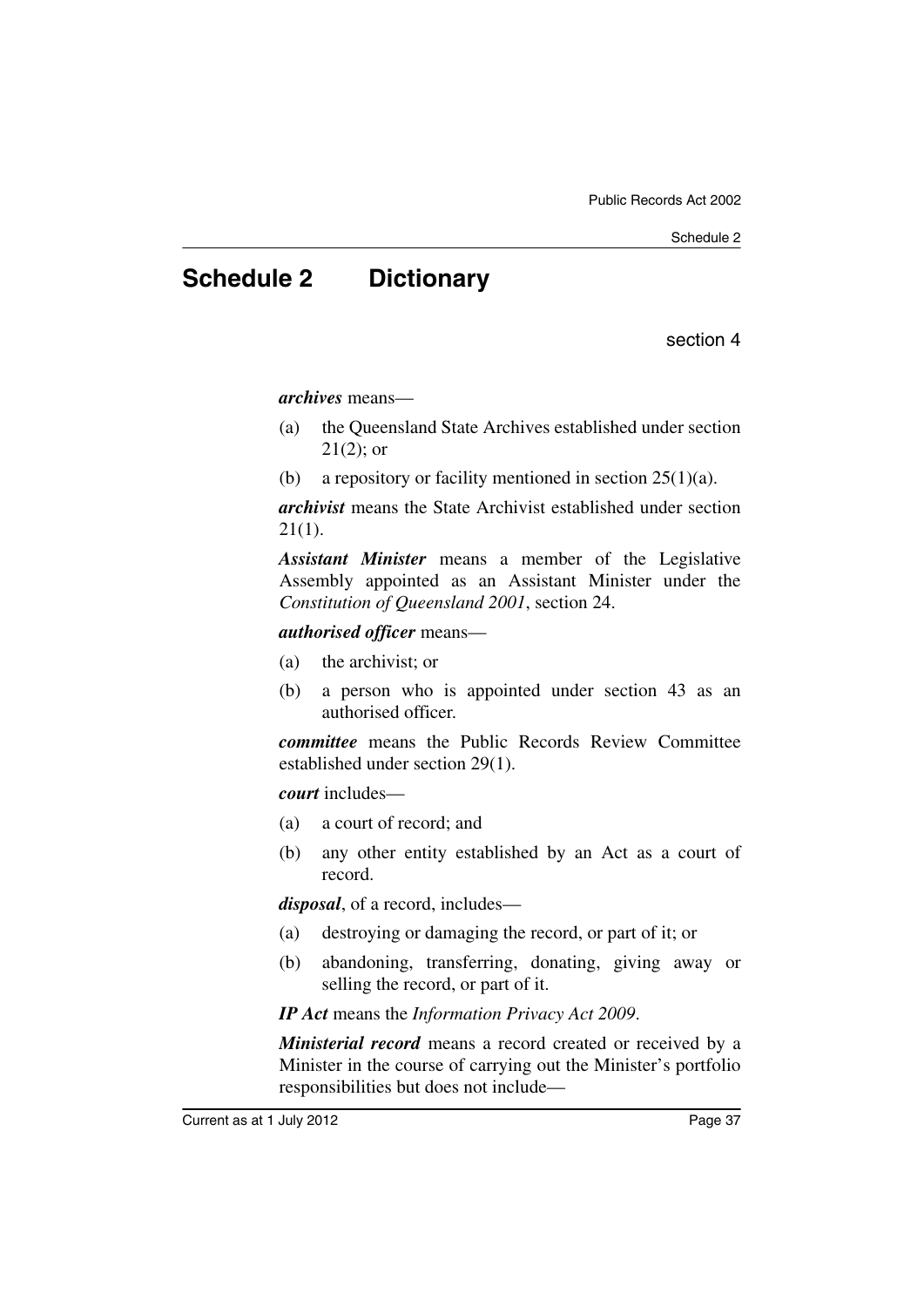- (a) a record related to the Minister's personal or party political activities; or
- (b) a record the Minister holds in the Minister's capacity as a member of the Legislative Assembly.

*official* means the archivist or a member of the staff of the archives.

*parliamentary service* means the parliamentary service as defined under the *Parliamentary Service Act 1988*, section 4.

*possession*, of a public record, includes having control of the record.

*public authority* means—

- (a) the Governor in his or her official capacity; or
- (b) the Executive Council; or
- (c) a Minister; or
- (d) an Assistant Minister; or
- (e) the registrar or other officer of a court with responsibility for official records of the court; or
- (f) a commission of inquiry under the *Commissions of Inquiry Act 1950*; or
- $(g)$  an entity, other than the parliamentary service, that—
	- (i) is established by an Act; or
	- (ii) is created by the Governor in Council or a Minister; or
- (h) a GOC; or
- (i) a department; or
- (j) an entity established by the State and a local government; or
- (k) a local government; or
- (l) an entity declared under a regulation to be a public authority for this Act.

*public record* see section 6(1).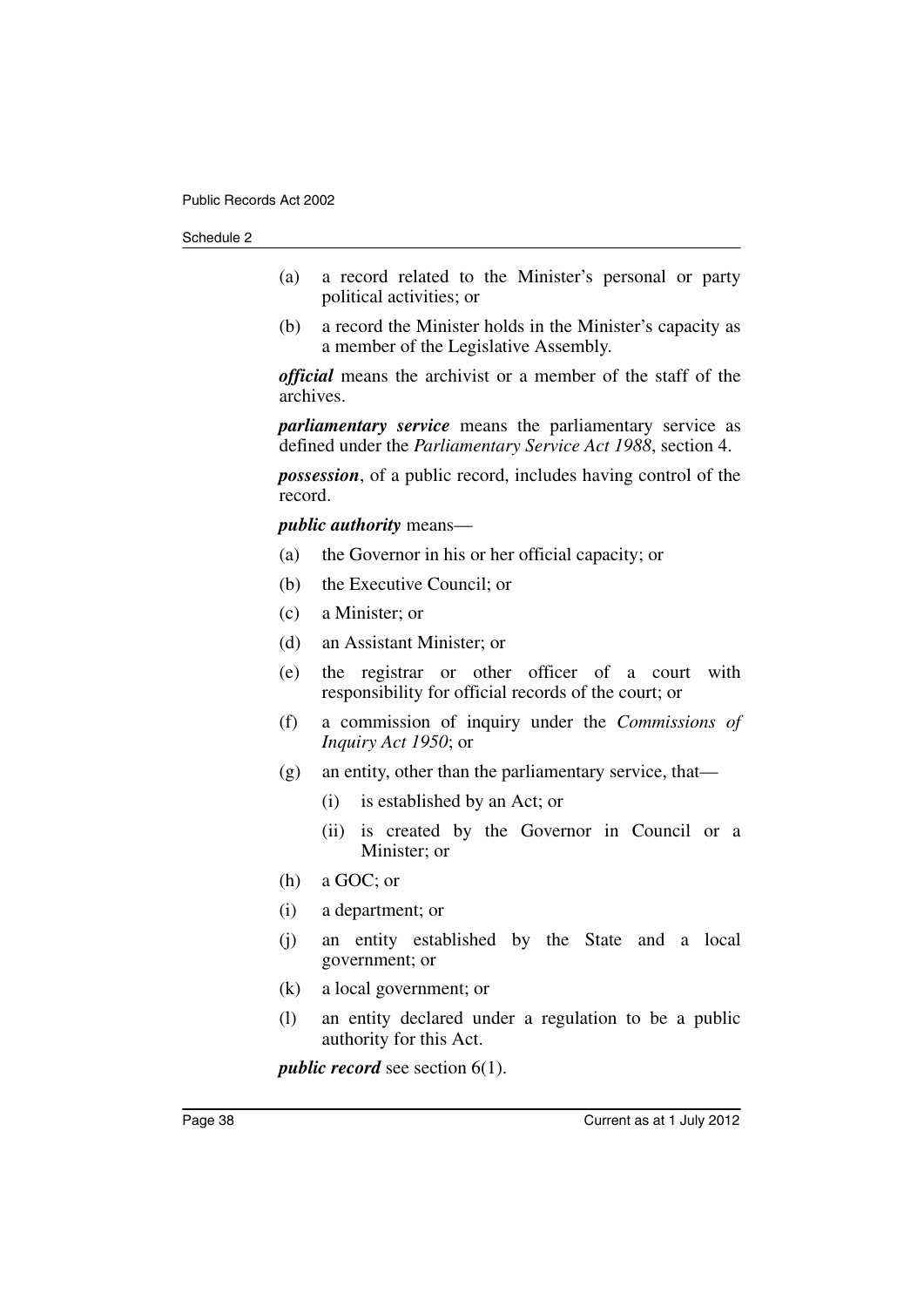*record* means recorded information created or received by an entity in the transaction of business or the conduct of affairs that provides evidence of the business or affairs and includes—

- (a) anything on which there is writing; or
- (b) anything on which there are marks, figures, symbols or perforations having a meaning for persons, including persons qualified to interpret them; or
- (c) anything from which sounds, images or writings can be reproduced with or without the aid of anything else; or
- (d) a map, plan, drawing or photograph.

*record of an Assistant Minister* means a record created or received by an Assistant Minister in the course of carrying out the Assistant Minister's official duties but does not include—

- (a) a record related to the Assistant Minister's personal or party political activities; or
- (b) a record the Assistant Minister holds in the Assistant Minister's capacity as a member of the Legislative Assembly.

*responsible public authority*, for a public record, see section 15.

*restricted access period*, for a public record, see section 16.

*RTI Act* means the *Right to Information Act 2009*.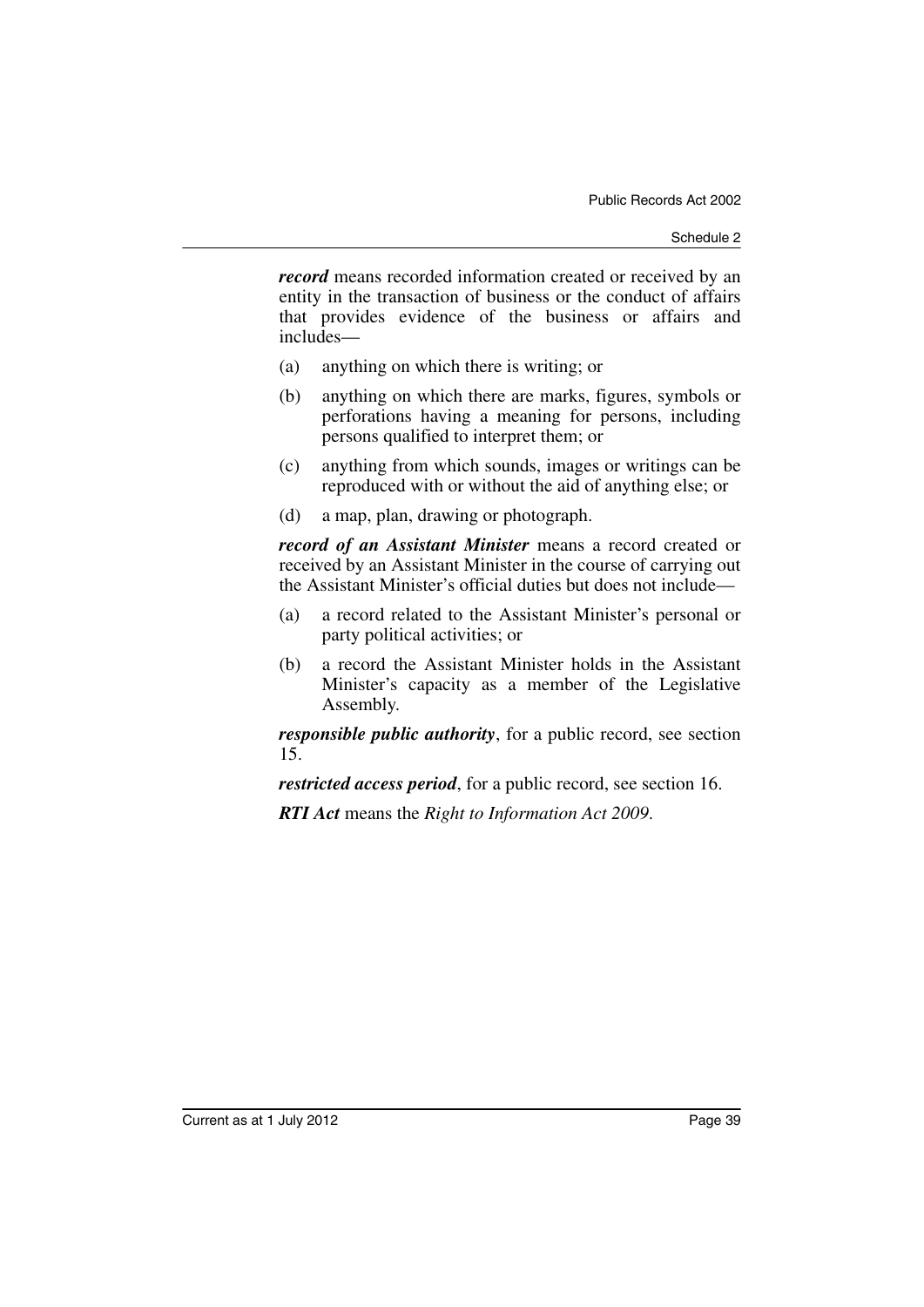# <span id="page-41-0"></span>**Endnotes**

# <span id="page-41-1"></span>**1 Index to endnotes**

| Page |
|------|
|      |
|      |
|      |
|      |
|      |

# <span id="page-41-2"></span>**2 Date to which amendments incorporated**

This is the reprint date mentioned in the Reprints Act 1992, section 5(c). Accordingly, this reprint includes all amendments that commenced operation on or before 1 July 2012. Future amendments of the Public Records Act 2002 may be made in accordance with this reprint under the Reprints Act 1992, section 49.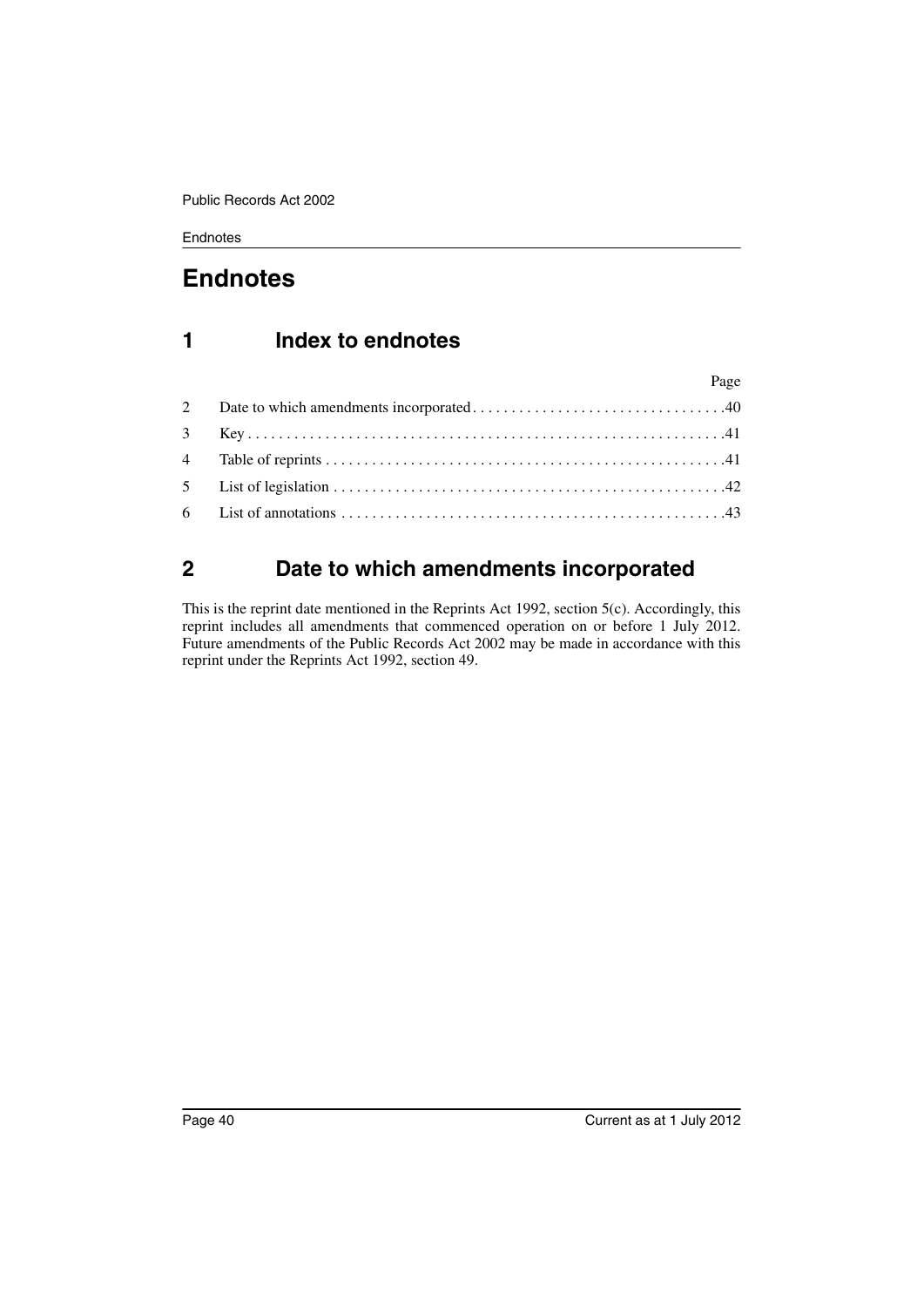# <span id="page-42-0"></span>**3 Key**

**Key to abbreviations in list of legislation and annotations**

| Key    |     | <b>Explanation</b>                  | Key        |     | <b>Explanation</b>                           |
|--------|-----|-------------------------------------|------------|-----|----------------------------------------------|
| AIA    |     | <b>Acts Interpretation Act 1954</b> | (prev)     | $=$ | previously                                   |
| amd    | $=$ | amended                             | proc       | $=$ | proclamation                                 |
| amdt   | $=$ | amendment                           | prov       | $=$ | provision                                    |
| ch     | $=$ | chapter                             | pt         | $=$ | part                                         |
| def    | $=$ | definition                          | pubd       | $=$ | published                                    |
| div    | $=$ | division                            | R[X]       | $=$ | Reprint No. $[X]$                            |
| exp    | $=$ | expires/expired                     | <b>RA</b>  |     | <b>Reprints Act 1992</b>                     |
| gaz    | $=$ | gazette                             | reloc      | $=$ | relocated                                    |
| hdg    | $=$ | heading                             | renum      | $=$ | renumbered                                   |
| ins    | $=$ | inserted                            | rep        | $=$ | repealed                                     |
| lap    | $=$ | lapsed                              | (retro)    | $=$ | retrospectively                              |
| notfd  | $=$ | notified                            | rv         |     | revised edition                              |
| num    | $=$ | numbered                            | s          | $=$ | section                                      |
| o in c | $=$ | order in council                    | sch        | $=$ | schedule                                     |
| om     | $=$ | omitted                             | sdiv       | $=$ | subdivision                                  |
| orig   | $=$ | original                            | <b>SIA</b> |     | <b>Statutory Instruments Act 1992</b>        |
| p      | =   | page                                | <b>SIR</b> | $=$ | <b>Statutory Instruments Regulation 2002</b> |
| para   | $=$ | paragraph                           | SL         | $=$ | subordinate legislation                      |
| prec   | $=$ | preceding                           | sub        | $=$ | substituted                                  |
| pres   | $=$ | present                             | unnum      | $=$ | unnumbered                                   |
| prev   | $=$ | previous                            |            |     |                                              |

# <span id="page-42-1"></span>**4 Table of reprints**

Reprints are issued for both future and past effective dates. For the most up-to-date table of reprints, see the reprint with the latest effective date.

If a reprint number includes a letter of the alphabet, the reprint was released in unauthorised, electronic form only.

| Reprint<br>No.  | Amendments included   | Effective        | <b>Notes</b>                                   |
|-----------------|-----------------------|------------------|------------------------------------------------|
| 1 <sub>rv</sub> | none                  | 1 July 2002      |                                                |
| 1 A             | 2004 Act No. 53       | 29 November 2004 |                                                |
| 1B              | 2005 Act No. 28       | 31 May 2005      |                                                |
| 1C              | 2008 Act No. 14       | 23 April 2008    |                                                |
| 1D              | 2009 Act No. 13       | 1 July 2009      |                                                |
| 1E              | 2009 Act No. 25       | 2 November 2009  |                                                |
| 1F              | 2009 Act No. 17       | 1 July 2010      | R <sub>1</sub> F withdrawn, see R <sub>2</sub> |
| 2               |                       | 1 July 2010      |                                                |
| 2A              | 2012 Act No. 6        | 18 May 2012      |                                                |
| 2B              | 2011 Act No. 32 (amd) | 1 July 2012      |                                                |
|                 | 2012 Act No. 9)       |                  |                                                |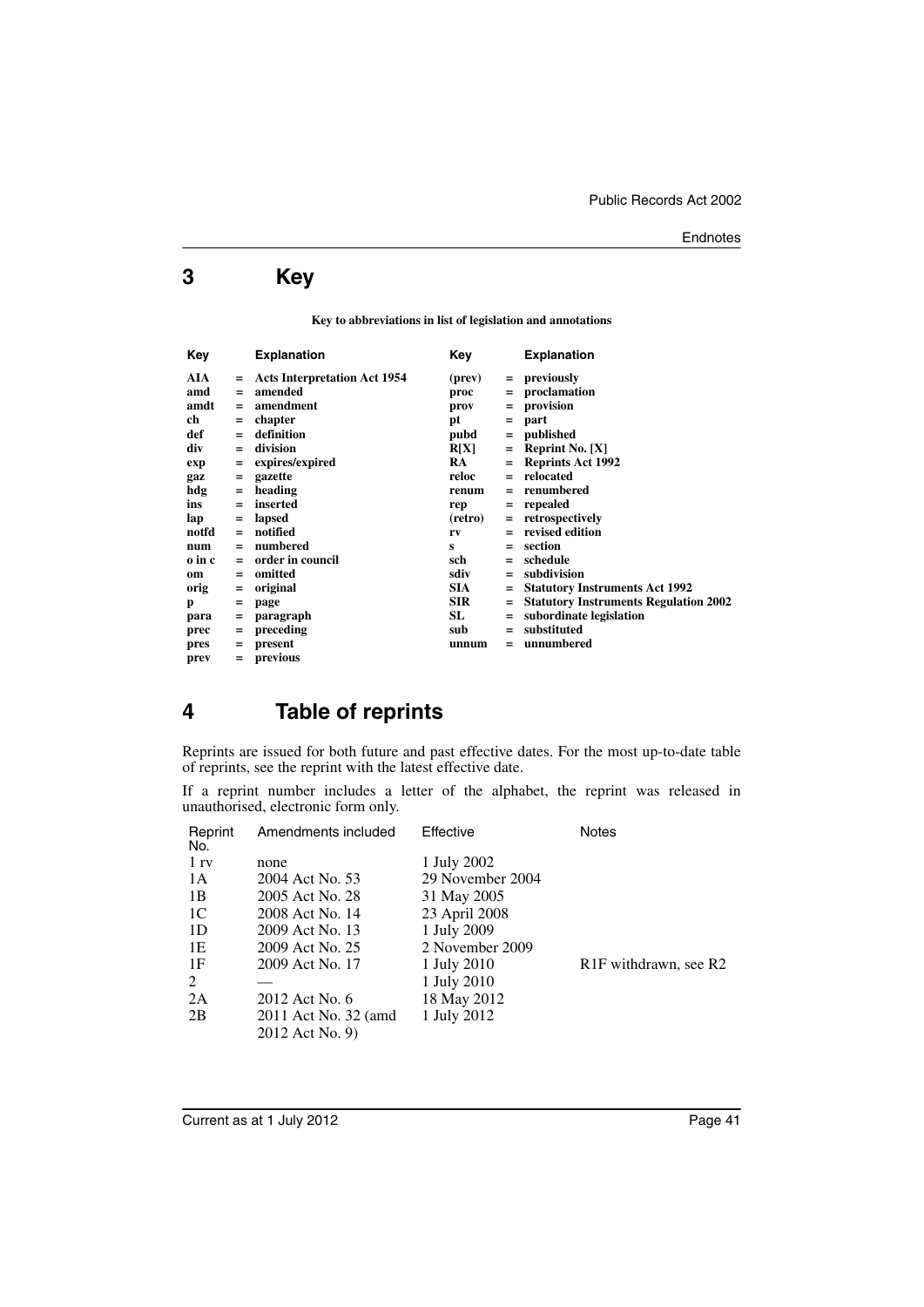# <span id="page-43-0"></span>**5 List of legislation**

#### **Public Records Act 2002 No. 11**

date of assent 24 April 2002 ss 1–2, pt 7 commenced on date of assent (see s  $2(1)$ ) remaining provisions commenced 1 July 2002 (2002 SL No. 115)

amending legislation—

#### **Statute Law (Miscellaneous Provisions) Act 2004 No. 53**

date of assent 29 November 2004 commenced on date of assent

### **Freedom of Information and Other Legislation Amendment Act 2005 No. 28 ss 1, 2(3)–(4), ch 2 pt 4**

date of assent 31 May 2005 commenced on date of assent (see s 2(3)–(4))

### **Professional Engineers and Other Legislation Amendment Act 2008 No. 14 s 1, pt 5**

date of assent 23 April 2008 commenced on date of assent

#### **Right to Information Act 2009 No. 13 ss 1–2, ch 8 pt 2**

date of assent 12 June 2009 ss 1–2 commenced on date of assent remaining provisions commenced 1 July 2009 (2009 SL No. 132)

#### **Local Government Act 2009 No. 17 ss 1, 2(4), 331 sch 1**

date of assent 12 June 2009 ss 1–2 commenced on date of assent remaining provisions commenced 1 July 2010 (2010 SL No. 122)

#### **Criminal Code and Other Legislation (Misconduct, Breaches of Discipline and Public Sector Ethics) Amendment Act 2009 No. 25 pt 1, s 83 sch**

date of assent 11 August 2009 ss 1–2 commenced on date of assent remaining provisions commenced 2 November 2009 (2009 SL No. 241)

#### **Hospital and Health Boards Act 2011 No. 32 ss 1–2, 332 sch 1 pt 2 (prev Health and Hospitals Network Act 2011) (this Act is amended, see amending legislation below)**

date of assent 28 October 2011

ss 1–2 commenced on date of assent

remaining provisions commenced 1 July 2012 (2012 SL No. 61 item 3) (previous proclamation 2012 SL No. 23 item 3 was rep (2012 SL No. 61))

amending legislation—

**Health and Hospitals Network and Other Legislation Amendment Act 2012 No. 9 ss 1–2(1), 47 (amends 2011 No. 32 above)** date of assent 27 June 2012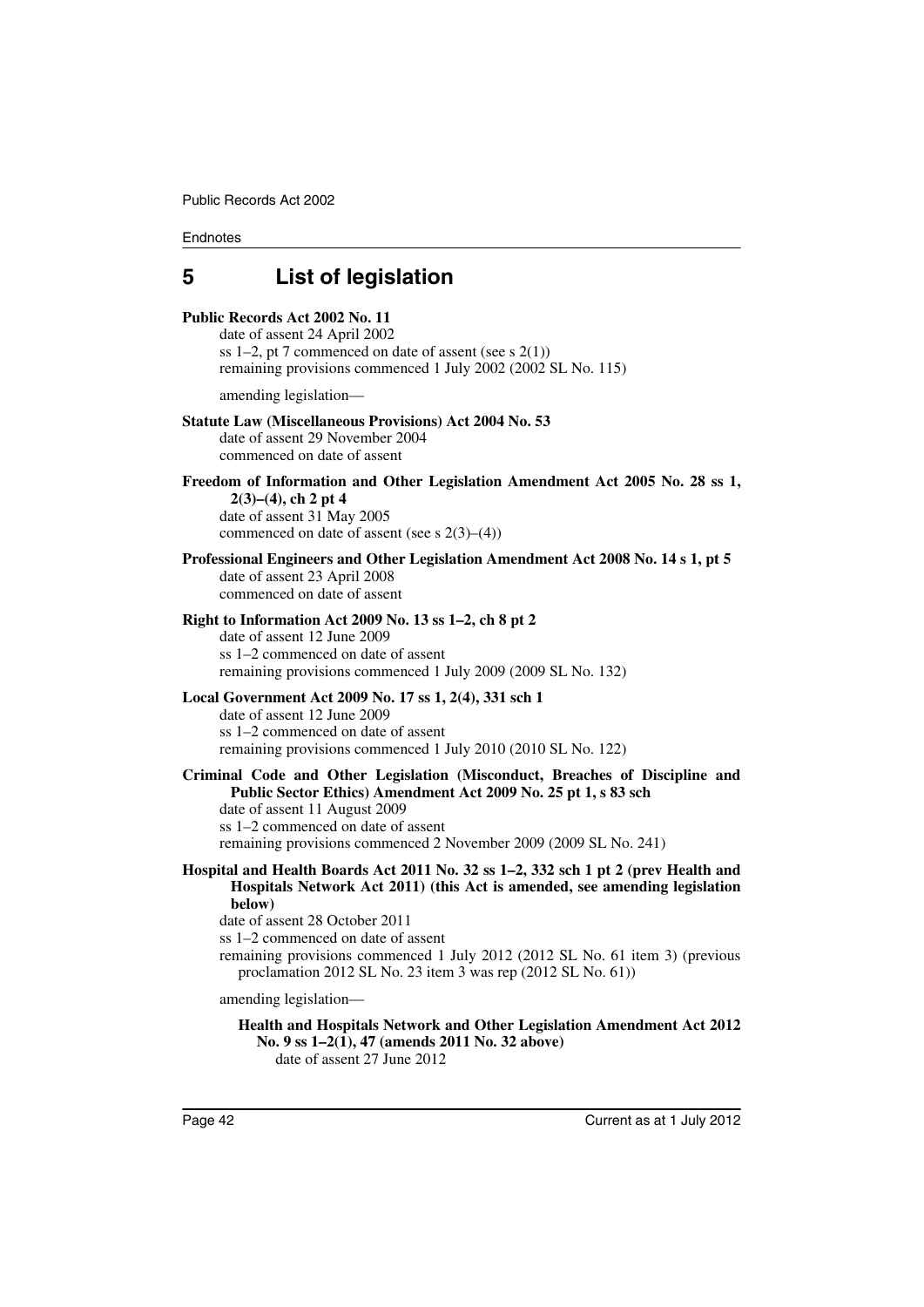ss 1–2 commenced on date of assent remaining provisions commenced 1 July 2012 (see s 2(1))

#### **Parliament of Queensland and Other Acts Amendment Act 2012 No. 6 ss 1, 27 sch amdts 1(1)(e), (2), 2(1)(f), (2), 6**

date of assent 18 May 2012 commenced on date of assent

# <span id="page-44-0"></span>**6 List of annotations**

## **Purposes s 3** amd 2009 No. 13 s 207 **What is a "public record" s 6** amd 2008 No. 14 s 67; 2012 No. 6 s 27 sch amdts 1(1)(e), (2), 2(1)(f), (2) **Meaning of "restricted access period" s 16** amd 2005 No. 28 s 69; 2008 No. 14 s 68; 2009 No. 13 s 208; 2012 No. 6 s 27 sch amdt  $2(1)(f)$ ,  $(2)$ **Public access to public records s 18** amd 2004 No. 53 s 2 sch; 2005 No. 28 s 70; 2009 No. 13 s 209 **Appointment of archivist and staff s 22** amd 2009 No. 25 s 83 sch **Public Records Review Committee s 29** amd 2004 No. 53 s 2 sch; 2009 No. 25 s 83 sch; 2009 No. 17 s 331 sch 1 **Archivist may attend committee meetings s 38** amd 2004 No. 53 s 2 sch **PART 6—TRANSITIONAL PROVISIONS pt hdg** sub 2009 No. 13 s 210 **Division 1—Transitional provisions for Public Records Act 2002 div hdg** ins 2009 No. 13 s 210 **Division 2—Transitional provisions for Information Privacy Act 2009 and Right to Information Act 2009 div hdg** ins 2009 No. 13 s 211 **Omitted references to Freedom of Information Act 1992 s 62** prev s 62 om R1 (see RA s 40) pres s 62 ins 2009 No. 13 s 211 **Establishing restricted access period for record made before commencement s 62A** ins 2009 No. 13 s 211

**Division 3—Transitional provisions for Hospital and Health Boards Act 2011 div 3 (ss 62B–62C)** ins 2011 No. 32 s 332 sch 1 pt 2 (amd 2012 No. 9 s 47)